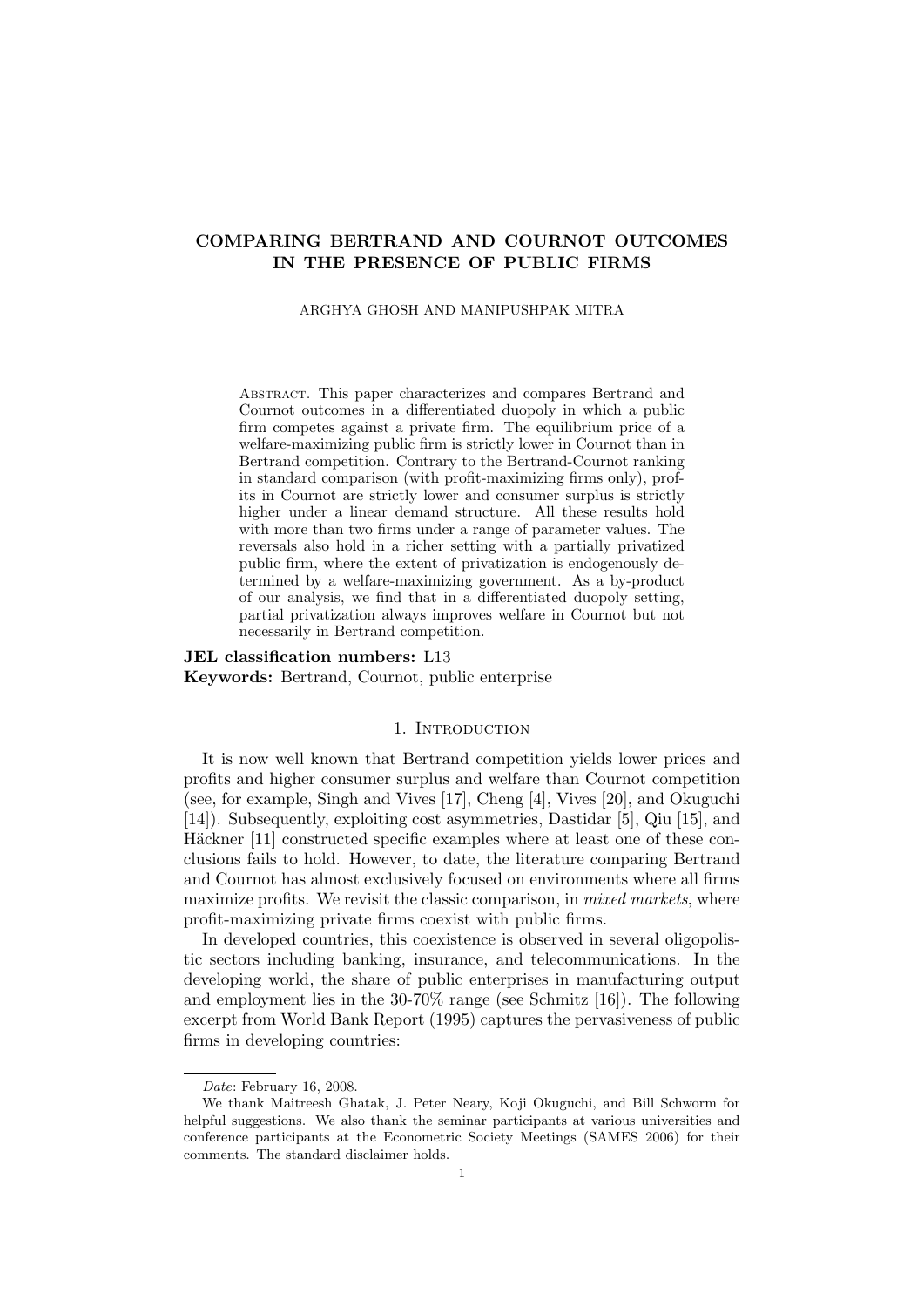"Government employees operate a casino in Ghana; bake cookies in Egypt; assemble watches in India; mine salt in Mexico; make matches in Mali, and bottle cooking oil in Senegal."

So, how does a public firm differ from its private counterpart? Following the mixed oligopoly literature, we assume that the difference lies in the objective function. Unlike private firms, which maximize profits, a public firm maximizes welfare (sum of consumer surplus and producer surplus).<sup>1</sup> We characterize and compare Cournot and Bertrand outcomes in a differentiated duopoly where a private firm competes against a welfare-maximizing public firm (sections 3 and 4). The results are strikingly different from the ones obtained from a similar comparison with profit-maximizing firms only. The standard Bertrand-Cournot rankings are reversed for prices, consumer surplus, and profits. These reversal results generalize beyond duopoly for a wide range of parameter values.

In section 5 we re-examine the comparison between Bertrand and Cournot outcomes in presence of partial privatization. To endogenize the degree of privatization we construct a stylized two-stage game in which a public firm maximizes a weighted sum of its own profits and welfare in stage two, and the weights, indicating the extent of privatization, are chosen optimally by a welfare-maximizing government in stage one. The reversals also hold under this richer setting. As a by-product of our analysis, we find that the mode of market competition (i.e., Bertrand or Cournot) can have qualitatively different welfare implications for partial privatization.

### 2. A Preview of Results

Subsections 2.1 to 2.3 preview the results from section 4 while the remaining subsections discuss the results from section 5. Unless otherwise mentioned, the results pertain to the duopoly case. Robustness of the results with more than two firms are explored in Remarks 1-3.

2.1. Lower prices under Cournot. A welfare-maximizing public firm sets a strictly lower price in Cournot competition than in Bertrand competition (Proposition 1). The result holds irrespective of the demand specification. Under the linear demand structure (see  $(6)$  and  $(7)$ ), the predominant case considered in the literature, a private firm's price is the same under Bertrand and Cournot in a mixed duopoly (Proposition 3 (i)). If there are more than two firms of each type (public and private), all prices, public as well as private, are strictly lower in Cournot for a range of parameterizations provided the products are not close substitutes (Remark 2).

In a homogenous product oligopoly with strictly convex and asymmetric costs, Dastidar [5] has shown that the prices can be lower in Cournot competition under some sharing rules. In a differentiated oligopoly with more than two firms, Qiu  $[15]$ , Häckner  $[11]$ , and Amir and Jin  $[1]$  have shown that Cournot equilibrium prices might be lower for some firms, provided costs are asymmetric. Our result complements this literature by showing

<sup>&</sup>lt;sup>1</sup>See De Fraja and Delbono [7] and Basu [3, Ch.16] for surveys on mixed oligopoly. Also, see De Fraja and Delbono [6] for a critical discussion on welfare maximization as an objective of public firms.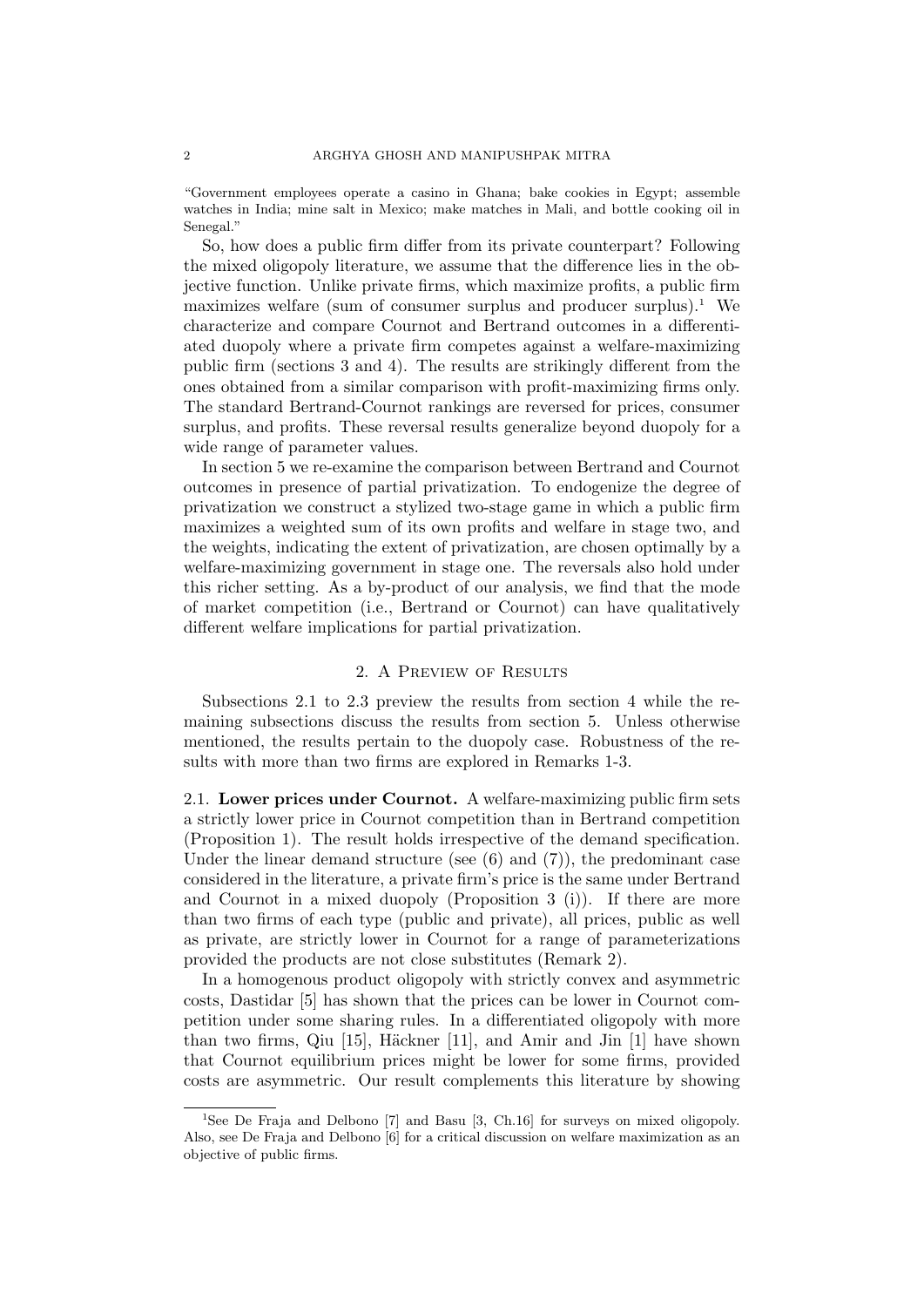that even with symmetric costs, we can have lower prices under Cournot competition if there is a public firm.

2.2. Lower profits and higher consumer surplus in Cournot. Lower Cournot prices under linear demand structure give rise to (i) higher consumer surplus and (ii) lower profits under Cournot competition (Proposition 4 (i) and (ii)). Thus, compared to the standard framework with profitmaximizing firms only, we have a reversal of Bertrand-Cournot ranking for consumer surplus and profits. These reversals hold irrespective of the degree of differentiation in a duopoly. In an oligopoly, these reversals hold for a range of parameterizations.

2.3. Higher welfare in Cournot? Despite the reversals in the Bertrand-Cournot ranking for consumer surplus and profits, welfare remains strictly higher under Bertrand. Under general demand function, as long as a private firm's price is weakly lower in Bertrand competition, welfare reversal does not occur. In an oligopoly with more than two firms, there are parameterizations where private prices are strictly higher in Bertrand and furthermore, aggregate output is higher in Cournot. However, even for those parameterizations, welfare reversal does not occur.

In section 5, we reconsider the comparison between Bertrand and Cournot with a partially privatized public firm, which maximizes a weighted sum of its own profits and welfare.<sup>2</sup> Recognizing that incentives for privatization might be different under Bertrand and Cournot, we endogenize the extent of privatization. Adapting the models from the strategic delegation literature (see, for example, Vickers [19], Fershtman and Judd [9], and Sklivas [18]), we construct a stylized two-stage game in which a public firm maximizes a weighted sum of its own profits and welfare in stage two, and the weight attached to profits, capturing the extent of privatization, is chosen optimally by a welfare-maximizing government in stage one.

2.4. Privatization and the mode of competition. Irrespective of the demand specification, the optimal weight on profits of the public firm is strictly positive under Cournot competition (Proposition 5) but not necessarily so under Bertrand competition (Propositions 6 and 7). That is, partial privatization improves welfare in Cournot irrespective of the demand specification while it can reduce welfare in Bertrand competition.

2.5. Bertrand versus Cournot with endogenous privatization. The ranking reversals obtained in the basic model, i.e. lower profits and higher consumer surplus under Cournot, continue to hold in this richer setting with endogenous privatization as long as the products are not very close substitutes (Proposition 8).

<sup>2</sup>See Fershtman [10] and Matsumura [13] for similar modelling of partial privatization.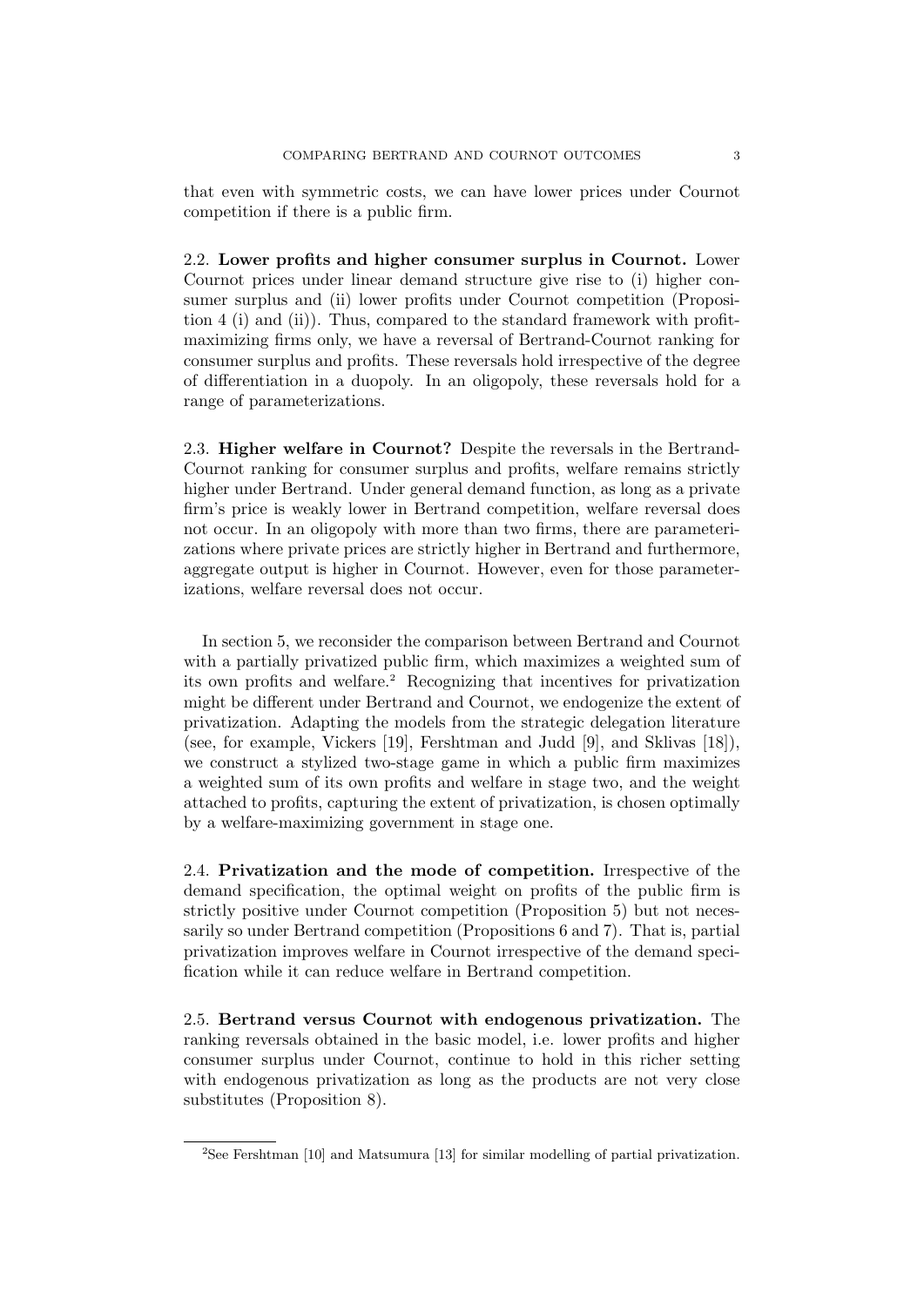#### 3. The Basic Model

Consider an economy with two sectors: a competitive sector producing the numeraire good  $y$  and an imperfectly competitive sector with two firms, firm 1 and firm 2, each one producing a differentiated good. Let  $p_i$  and  $q_i$ respectively denote firm i's price and quantity where  $i = 1, 2$ . The representative consumer maximizes  $V(q, y) \equiv U(q) + y$  subject to  $p_1q_1 + p_2q_2 + y \leq I$ where  $q \equiv (q_1, q_2) \in \mathbb{R}^2_+$  and I denotes income. The utility function  $U(q)$  is continuously differentiable as often as is required on  $\mathbb{R}^2_+$ . Furthermore the following holds:

**Assumption 1.** For  $i, j \in \{1, 2\}, i \neq j$ , (i)  $U_i(q) \equiv \frac{\partial U(q)}{\partial q_i}$  $rac{U(q)}{\partial q_i} > 0$ , (ii)  $U_{ii}(q) \equiv$  $\partial^2 U(q)$  $\frac{\partial^2 U(q)}{\partial q_i^2} < 0$ , (iii)  $U_{ij}(q) \equiv \frac{\partial^2 U(q)}{\partial q_i \partial q_j}$  $\frac{\partial^2 U(q)}{\partial q_i \partial q_j} < 0$ , (iv)  $U_{ij}(q) = U_{ji}(q)$  and (v)  $|U_{ii}(q)| >$  $|U_{ij}(q)|.$ 

These assumptions are standard in the literature (see, for example, section 5 in Singh or Vives [17]).

Since  $V(q, y)$  is separable and linear in y, there are no income effects and consequently, for a large enough income, the representative consumer's optimization problem is reduced to choosing q to maximize  $U(q)-p_1q_1-p_2q_2$ . Utility maximization yields the inverse demands:  $p_i = \frac{\partial U(q)}{\partial q_i}$  $\frac{\partial(q)}{\partial q_i} \equiv P_i(q)$  for  $q_i >$  $0, i = 1, 2$ . Then, applying Assumption 1 gives two important properties: (a) demand slopes downward, since  $\frac{\partial P_i(q)}{\partial q_i} \equiv U_{ii}(q) < 0$ , and (b) two goods are substitutes, since  $\frac{\partial P_i(q)}{\partial q_j} \equiv U_{ij}(q) < 0, (i \neq j)$ .

Inverting the inverse demand system yields the direct demands:  $q_i =$  $D_i(p)$  where  $i = 1, 2$  and  $p = (p_1, p_2) \in \mathbb{R}^2_+$ . From the assumptions on  $U(q)$ , we have

$$
(1) \quad \frac{\partial D_i(p)}{\partial p_i} = \frac{U_{jj}}{U_{11}U_{22} - U_{12}U_{21}} < 0, \frac{\partial D_i(p)}{\partial p_j} = -\frac{U_{ij}}{U_{11}U_{22} - U_{12}U_{21}} > 0,
$$

where  $i, j \in \{1, 2\}, i \neq j$  and  $U_{ij}$ ,  $U_{ii}$  are evaluated at  $q = (q_1, q_2) \equiv$  $(D_1(p), D_2(p)).$ 

Each firm has a constant marginal cost  $m > 0<sup>3</sup>$ . There are no fixed costs. Firm 2 maximizes profit and we refer to firm 2 as the private firm. Firm 1 is a public sector enterprise, or, in short, a public firm. Following the mixed oligopoly literature, we assume that the public firm maximizes welfare. Profits and welfare, in terms of  $q$  and  $p$ , are precisely defined below.

3.1. Cournot competition. Corresponding to a quantity vector  $q \equiv (q_1, q_2)$ , profits of firm i, denoted by  $\pi_i(q)$ , and welfare, denoted by  $W(q)$ , are:

$$
\pi_i(q) = (p_i(q) - m)q_i, W(q) = U(q) - m(q_1 + q_2).
$$

We assume that  $q_1$  and  $q_2$  are strategic substitutes. More formally, the following holds:

<sup>3</sup>We assume that unit costs are constant and symmetric for the public and private firm to highlight on our source of reversal — the presence of public firms. Qualitatively, all our propositions hold under asymmetric costs.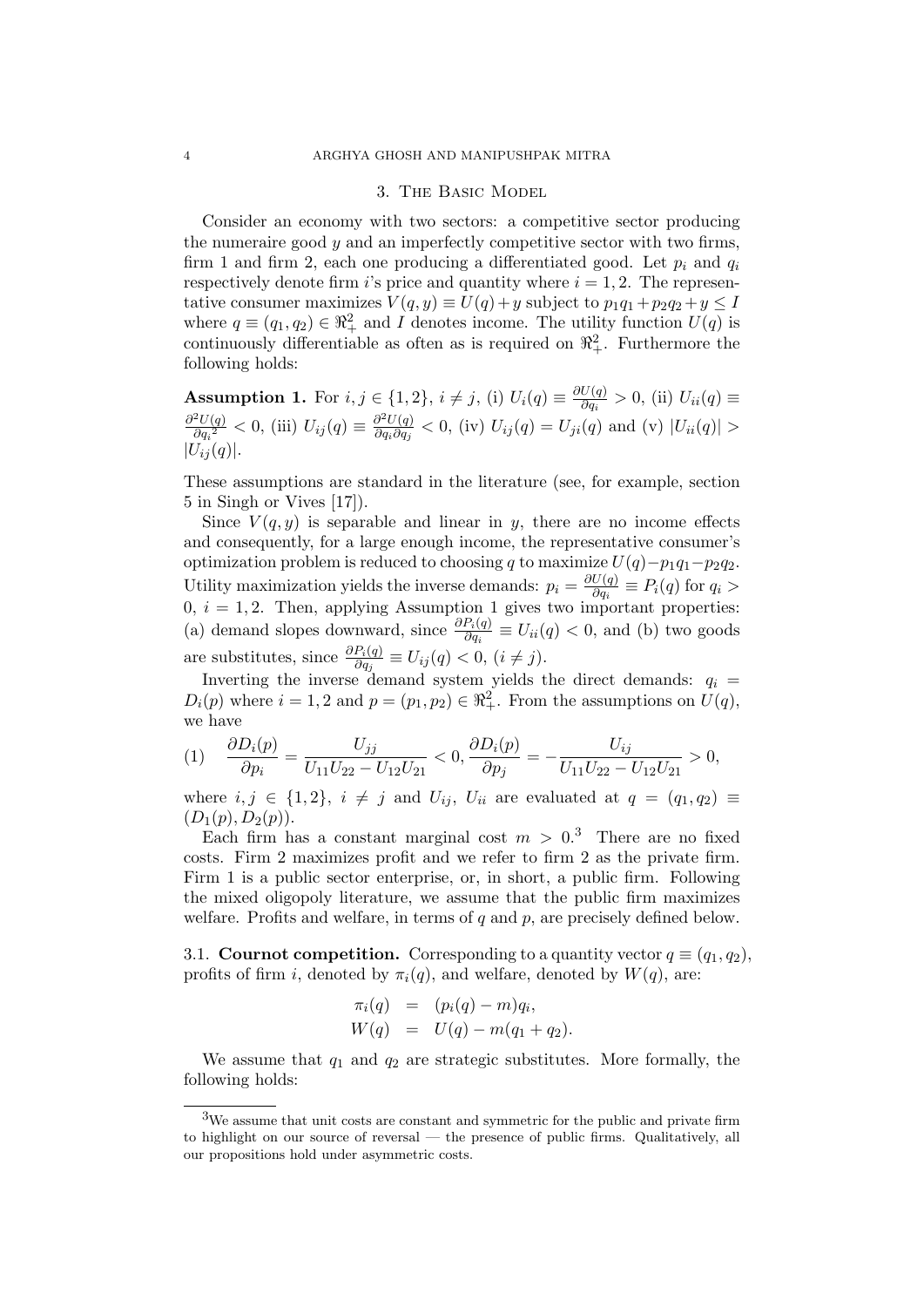**Assumption 2.** For  $i, j \in \{1, 2\}, i \neq j$ , we have (i)  $\frac{\partial^2 W}{\partial x \partial c}$  $\frac{\partial^2 W}{\partial q_i \partial q_j}$  < 0, and (ii)  $\partial^2 \pi_i$  $\frac{\partial^2 \pi_i}{\partial q_i \partial q_j} < 0.$ 

In a Cournot oligopoly with profit-maximizing firms, quantities are usually assumed to be strategic substitutes. Assumption 2 says that strategic substitutability holds even when one firm maximizes welfare.

A quantity vector  $q^C \equiv (q_1^C, q_2^C)$  is a Cournot equilibrium if and only if  $W(q^C) \ge W(q_1, q_2^C)$  for all  $q_1 \ne q_1^C$  and  $\pi_2(q^C) \ge \pi_2(q_1^C, q_2)$  for all  $q_2 \ne q_2^C$ . Corresponding to a Cournot equilibrium quantity vector  $q^C$ , define

$$
p_i^C = P_i(q^C),
$$
  
\n
$$
\pi_i^C = \pi_i(q^C),
$$
  
\n
$$
CS^C = U(q^C) - p_1^C q_1^C - p_2^C q_2^C,
$$
 and  
\n
$$
W^C = W(q^C) = U(q^C) - m(q_1^C + q_2^C),
$$

where  $p_i^C$ ,  $\pi_i^C$ ,  $CS^C$ , and  $W^C$  respectively are firm *i*'s price, firm *i*'s profits, consumer surplus, and welfare in Cournot equilibrium.

3.2. **Bertrand competition.** Corresponding to a price vector  $p \equiv (p_1, p_2)$ , profits of firm i, denoted by  $\tilde{\pi}_i(p)$ , and welfare, denoted by  $\tilde{W}(p)$ , are:

$$
\tilde{\pi}_i(p) = (p_i - m)D_i(p), \n\tilde{W}(p) = U(D_1(p), D_2(p)) - m(D_1(p) + D_2(p)).
$$

We assume that  $p_1$  and  $p_2$  are strategic complements. More formally, the following holds:

**Assumption 3.** For  $i, j \in \{1, 2\}, i \neq j$ , we have (i)  $\frac{\partial^2 W}{\partial n \cdot \partial r}$  $\frac{\partial^2 W}{\partial p_i \partial p_j} > 0$ , and (ii)  $\partial^2 \pi_i$  $\frac{\partial^2 \pi_i}{\partial p_i \partial p_j} < 0.$ 

Strategic complementarity (of prices) is a standard assumption in a differentiated products Bertrand oligopoly with profit-maximizing firms. Assumption 2 says that strategic complementarity holds even when one firm maximizes welfare.

A price vector  $p^B \equiv (p_1^B, p_2^B)$  is a Bertrand equilibrium if and only if  $\tilde{W}(p^B) \ge \tilde{W}(p_1, p_2^B)$  for all  $p_1 \ne p_1^B$  and  $\tilde{\pi}_2(p^B) \ge \tilde{\pi}_2(p_1^B, p_2)$  for all  $p_2 \ne p_2^B$ . Corresponding to a Bertrand equilibrium price vector  $p^B$ , define

$$
q_i^B = D_i(p^B),
$$
  
\n
$$
\pi_i^B = \tilde{\pi}_i(p^B) \equiv \pi_i(q^B),
$$
  
\n
$$
CS^B = U(q^B) - p_1^B q_1^B - p_2^B q_2^B,
$$
  
\n
$$
W^B = \tilde{W}(p^B) \equiv W(q^B) = U(q^B) - m(q_1^B + q_2^B),
$$

where  $q_i^B$ ,  $\pi_i^B$ ,  $CS^B$ , and  $W^B$  respectively are firm *i*'s price, firm *i*'s profits, consumer surplus, and welfare in Bertrand equilibrium.

### 4. Comparing Bertrand and Cournot Outcomes

First we compare the pricing of the public firm under Cournot and Bertrand competition. In a differentiated duopoly with profit-maximizing firms only, equilibrium prices are higher under Cournot competition (Singh and Vives [17]; Vives [20]). Proposition 1 shows that the conclusion does not hold in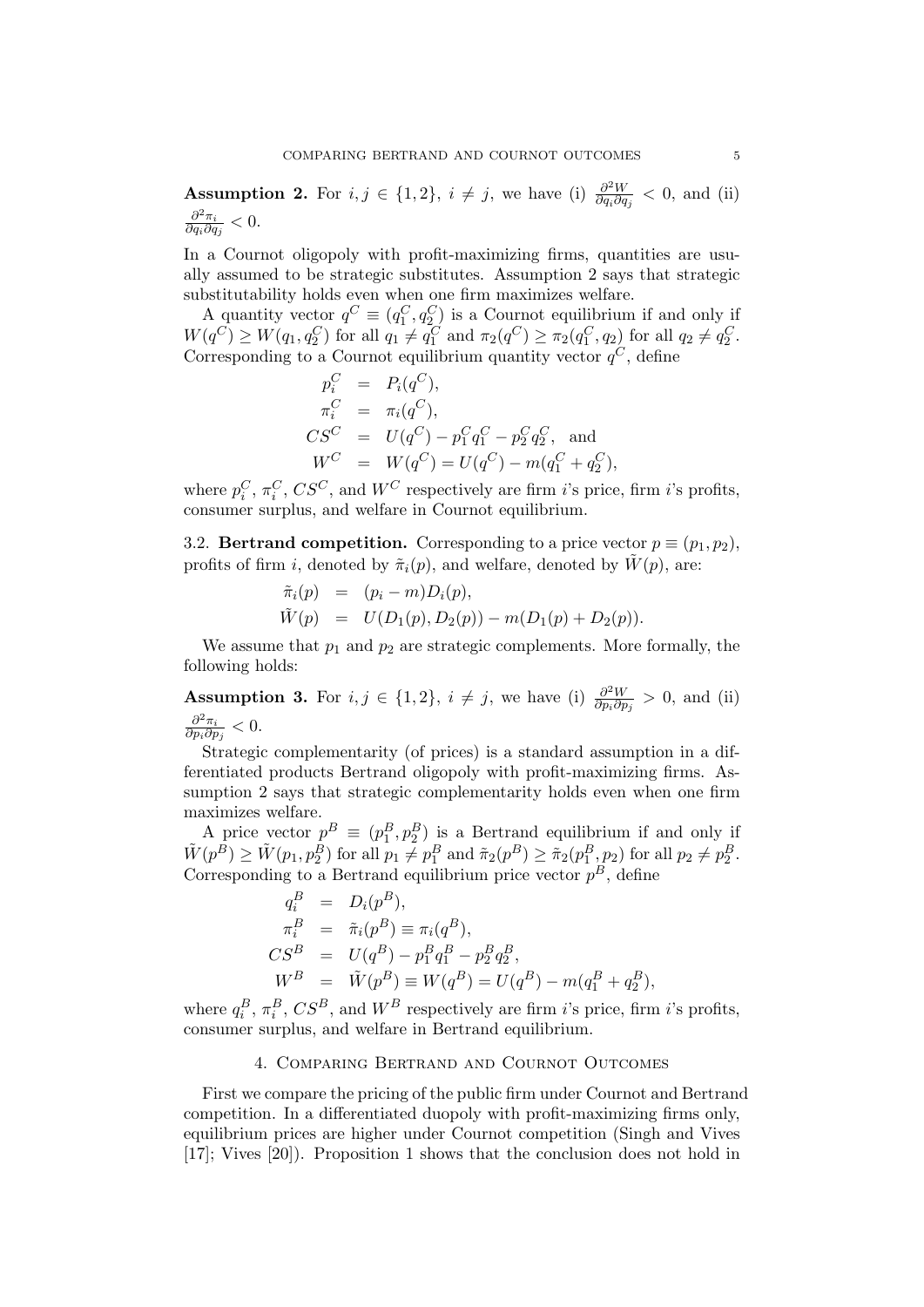the presence of a public firm. The public firm's price is strictly lower under Cournot competition irrespective of demand specification.

**Proposition 1.** Suppose  $q_i^{\mathcal{C}} > 0$  and  $q_i^{\mathcal{B}} > 0$  for  $i = 1, 2$ . Then  $p_1^{\mathcal{B}} > p_1^{\mathcal{C}} = m$ .

**Proof:** Under Cournot competition,  $q_1 = q_1^C$  maximizes  $W(q_1, q_2^C)$ . Since  $q_i^C > 0$ , from first order conditions we get  $\frac{\partial W(q^C)}{\partial q_1}$  $\frac{W(q^{\mathcal{C}})}{\partial q_1} = \frac{\partial U(q\mathcal{C})}{\partial q_1}$  $\frac{\partial(qC)}{\partial q_1} - m = 0$ . We have  $\frac{\partial U(q^C)}{\partial q_1}$  $\frac{\partial}{\partial q_1} \equiv P_1(q^C)$  and by definition,  $p_1^C = P_1(q^C)$ . Thus  $p_1^C = m$ .

Noting that  $p^B = (p_1^B, p_2^B)$  constitutes the Bertrand equilibrium, from first order conditions we get:

(2) 
$$
\frac{\partial \tilde{W}(p^B)}{\partial p_1} = (p_1^B - m) \frac{\partial D_1(p^B)}{\partial p_1} + (p_2^B - m) \frac{\partial D_2(p^B)}{\partial p_1} = 0,
$$

(3) 
$$
\frac{\partial \tilde{\pi}_2(p^{\mathcal{B}})}{\partial p_2} = (p_2^{\mathcal{B}} - m) \frac{\partial D_2(p^{\mathcal{B}})}{\partial p_2} + D_2(p^{\mathcal{B}}) = 0.
$$

From (1), we have (i)  $\frac{\partial D_1(p^B)}{\partial p_1}$  $\frac{\partial_1(p^{\mathcal{B}})}{\partial p_1} < 0$  and (ii)  $\frac{\partial D_2(p^{\mathcal{B}})}{\partial p_1}$  $\frac{\partial_2(p^{\mathcal{B}})}{\partial p_1} > 0$ . Since  $\frac{\partial D_2(p^{\mathcal{B}})}{\partial p_2}$  $\frac{\partial^2 (p^2)}{\partial p_2} < 0$ and  $D_2(p^{\mathcal{B}}) = q_2^{\mathcal{B}} > 0$ , from (3) it follows that (iii)  $p_2^{\mathcal{B}} - m > 0$ . Together with (i)-(iii), Equation (2) implies that  $p_1^B - m > 0$ .

To understand Proposition 1, consider an infinitesimally small increase in  $p_1$  from  $p_1 = m$ . This reduces the public firm's output,  $q_1$ , and raises the private firm's output,  $q_2$ . The welfare loss from reduction in  $q_1$  is second order while the welfare gain from increase in  $q_2$  is first order(since  $p_2^B > m$ ). This logic implies that if the two goods are substitutes, and firms compete in prices, a welfare-maximizing public firm will set its price strictly higher than marginal cost. Thus  $p_1^B > m$ . Such considerations are absent in Cournot competition. Under Cournot conjecture, the public firm chooses its own output, taking the private firm's output as given. Thus public firm behaves like a welfare-maximizing monopolist, which in turn yields  $p_1^C \equiv \frac{\partial U(q^C)}{\partial q_1}$  $\frac{\partial(q^{\mathcal{C}})}{\partial q_1} = m.$ 

Though the public firm's price is strictly lower, the private firm's price can be lower or higher under Cournot depending on the utility/demand specification. Before comparing the private firm's prices under Bertrand and Cournot, we provide a characterization result that links the private firm's price and welfare for any utility specification satisfying Assumption 1.

**Proposition 2.** Suppose  $p_2^{\mathcal{C}} \geq p_2^{\mathcal{B}}$ . Then  $W^{\mathcal{B}} > W^{\mathcal{C}}$ . **Proof:** Noting that  $W^B \equiv \tilde{W}(p^B)$  and  $W^C \equiv W(q^C) = \tilde{W}(p^C)$  we get: (4)  $W^{\mathcal{B}} - W^{\mathcal{C}} = \tilde{W}(p^{\mathcal{B}}) - \tilde{W}(p_1^{\mathcal{C}}, p_2^{\mathcal{B}}) + \tilde{W}(p_1^{\mathcal{C}}, p_2^{\mathcal{B}}) - \tilde{W}(p^{\mathcal{C}}),$  $= \tilde{W}(p^{\mathcal{B}}) - \tilde{W}(p^{\mathcal{C}}_1, p^{\mathcal{B}}_2) + \int_{-\infty}^{p^{\mathcal{B}}_2}$  $p_2^{\mathcal{C}}$  $\overline{c}$  $\partial \tilde{W}(p_1^\mathcal{C},p_2)$  $rac{\overline{(p_1,p_2)}}{\partial p_2}dp_2.$ 

Since (i)  $p^{\mathcal{B}}$  constitutes Bertrand equilibrium, and (ii)  $p_1^{\mathcal{C}} = m$  is not a best response to  $p_2^{\mathcal{B}},$  <sup>4</sup> we have  $\tilde{W}(p^{\mathcal{B}}) - \tilde{W}(p_1^{\mathcal{C}}, p_2^{\mathcal{B}}) > 0$ .

<sup>4</sup>This follows from noting that  $\frac{\partial \tilde{W}(p_1^C, p_2^B)}{\partial p_1} = (p_2^B - m) \frac{\partial D_2(p_1^C, p_2^B)}{\partial p_1} > 0.$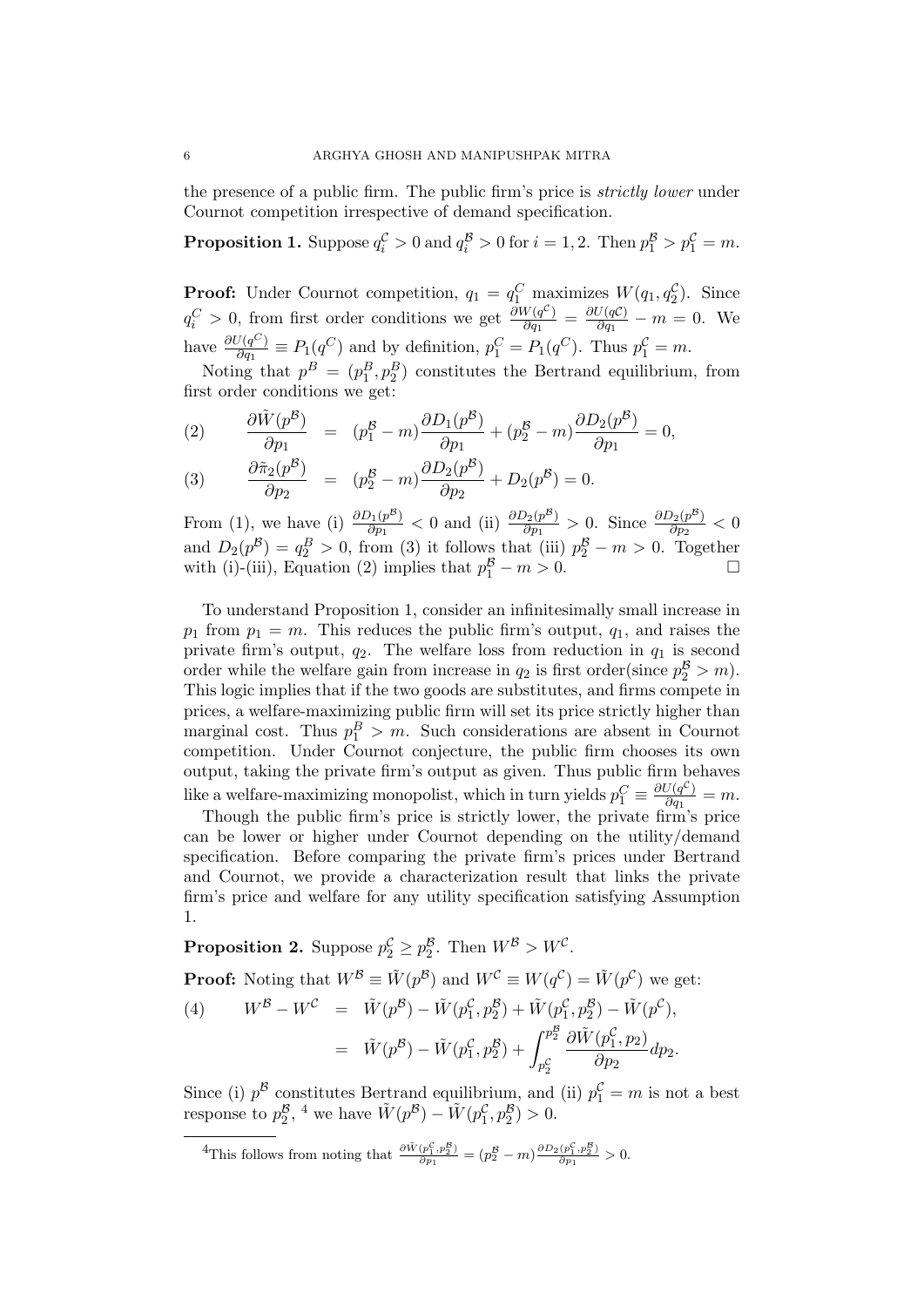Then, given  $p_2^C \geq p_2^B$  it suffices to show that  $\frac{\partial \tilde{W}(p_1^C, p_2)}{\partial p_2}$  $\frac{(p_1, p_2)}{\partial p_2}$  < 0 for all  $p_2 \in$  $(p_2^B, p_2^C)$ . We have

$$
\frac{\partial \tilde{W}(p_1^{\mathcal{C}}, p_2)}{\partial p_2} = (p_1^{\mathcal{C}} - m) \frac{\partial D_1(p_1^{\mathcal{C}}, p_2)}{\partial p_2} + (p_2 - m) \frac{\partial D_2(p_1^{\mathcal{C}}, p_2)}{\partial p_2},
$$
  
=  $(p_2 - m) \frac{\partial D_2(p_1^{\mathcal{C}}, p_2)}{\partial p_2}$  (note  $p_1^{\mathcal{C}} = m$ .)

Clearly  $p_2^{\mathcal{B}} > m$  and  $p_2^{\mathcal{C}} > m$ . Consequently (i)  $p_2 - m > 0$  for all  $p_2 \in$  $[p_2^{\mathcal{B}}, p_2^{\mathcal{C}}]$ . Also, by (1), we have (ii)  $\frac{\partial D_2(p_1^{\mathcal{C}}, p_2)}{\partial p_2}$  $\frac{\partial^2 (p_1, p_2)}{\partial p_2}$  < 0. Together, (i) and (ii) imply  $\frac{\partial \tilde{W}(p_1^{\mathcal{C}},p_2)}{\partial p_2}$  $\frac{(p_1^2, p_2)}{\partial p_2} < 0$  for all  $p_2 \in [p_2^B, p_2^C]$ .

Proposition 2 states that if the private firm's Cournot price is higher than or equal to the Bertrand price, then welfare reversal cannot occur. This is a strong result since one would expect that if  $p_1^{\mathcal{C}} < p_1^{\mathcal{B}}$  (as in Proposition 1) and  $p_2^{\mathcal{C}} \geq p_2^{\mathcal{B}}$ , then there is a possibility of welfare reversal. Proposition 2 rules out such a possibility.

Remark 1. Does Proposition 2 generalize beyond duopoly? The short answer is yes. To see this, consider a  $n(> 2)$ -firm oligopoly with  $n_1$  public firms and  $n_2(\equiv n - n_1)$  private firms. Assume  $1 \leq n_1 < n$ . Label these firms from 1 to n such that firms labeled 1 to  $n_1$  are public while firms labeled  $n_1 + 1$  to n are private. Let  $G_1 = \{1, 2, ..., n_1\}$  and  $G_2 = \{n_1 +$  $1, n_1 + 2, ..., n$  denote the group of public firms and the group of private firms respectively. Assume an interior Bertrand equilibrium exists. Then there exists a Bertrand equilibrium with the following property:  $p_i^B = p_1^B$  if  $i \in G_1$ , and  $p_i^{\mathcal{B}} = p_2^{\mathcal{B}}$  if  $i \in G_2$ . Similarly, an interior Cournot equilibrium exists in which the following holds:  $p_i^{\mathcal{C}} = m$  if  $i \in G_1$ , and  $p_i^{\mathcal{C}} = p_2^{\mathcal{C}}$  if  $i \in G_2$ . Then we find:  $p_2^{\mathcal{C}} \geq p_2^{\mathcal{B}} \Rightarrow W^{\mathcal{B}} > W^{\mathcal{C}}$  provided  $\sum_{j \in G_2}$  $\partial D_i(\mathbf{m},\mathbf{p})$  $\frac{i(\mathbf{m}, \mathbf{p})}{\partial p_j} < 0$  for all  $i \in G_2$ , where **m** is a n<sub>1</sub>-element vector with all elements m and **p** is a  $n_2$ -element vector with all elements p. Similar conditions are invoked in differentiated oligopoly literature to ensure that own-price effects dominate the cross-price effects. See, for example, condition (A.3) in Vives [20] or pp. 157 in Vives [21].

The lower prices of a public firm under Cournot (Proposition 1) opens up the possibility of reversal of Bertrand-Cournot orderings for a private firm's price, quantities, consumer surplus, profits, and welfare. However, to determine whether reversals actually occur or not, we need to specify utility function. We consider the quadratic utility specification proposed in Dixit  $[8]$  and subsequently used in Singh and Vives  $[17]$ , Qiu  $[15]$ , Häckner  $[11]$ and several other papers in this literature:

(5) 
$$
U(q) = a(q_1 + q_2) - \frac{1}{2}(q_1^2 + q_1^2) - bq_1q_2,
$$

where  $a > c$ , and  $b \in (0, 1)$ . The goods are independent if  $b = 0$  and perfect substitutes if  $b = 1$ . The restriction that b lie strictly between 0 and 1 implies that the goods are imperfect substitutes. The degree of substitutability increases, or equivalently, the extent of product differentiation declines, as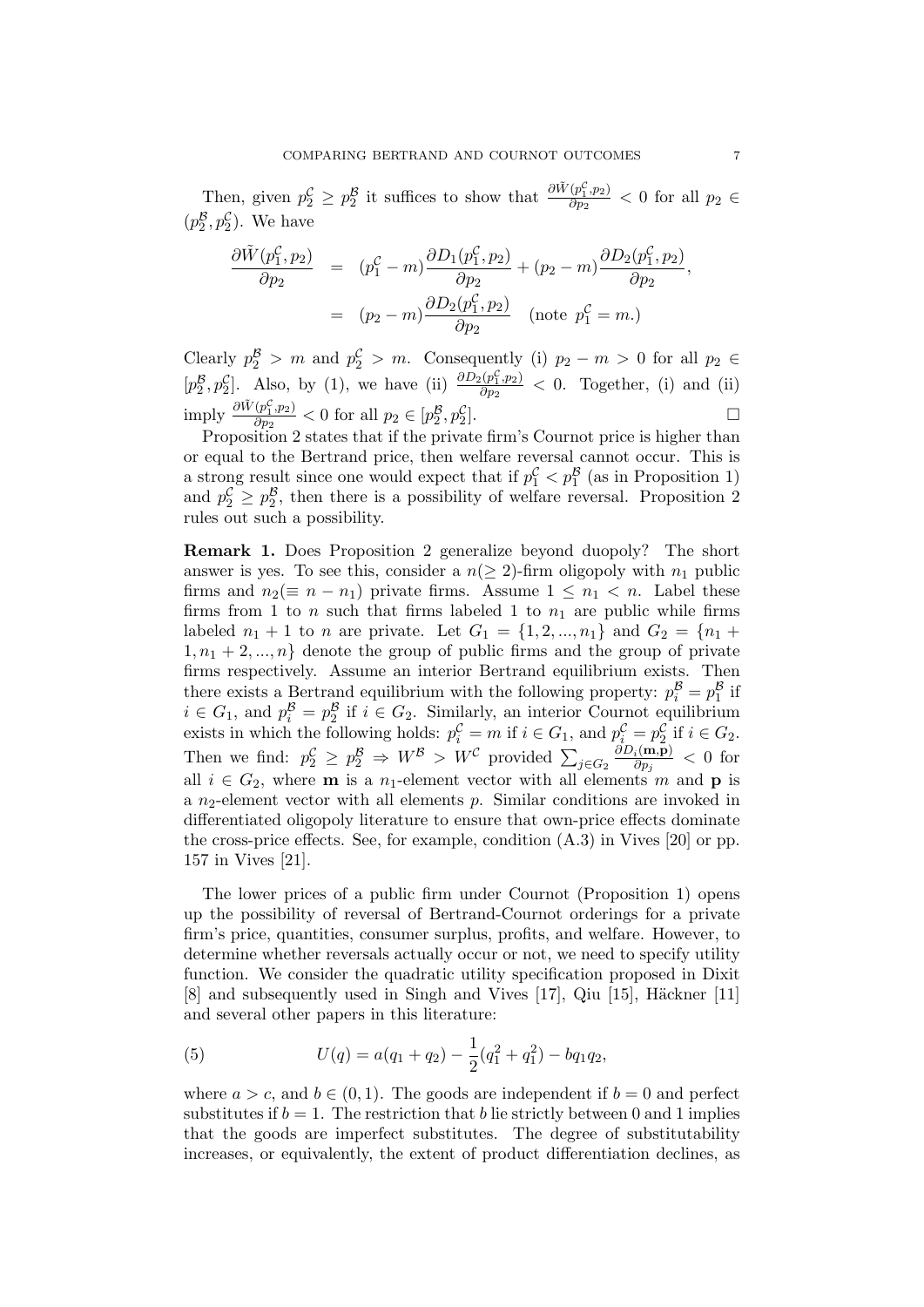b increases. It is easy to verify that utility specification in (5) satisfies Assumption 1.

The inverse demands corresponding to (5) are linear and given by

(6) 
$$
p_1 = a - q_1 - bq_2
$$
,  $p_2 = a - q_2 - bq_1$ .

Inverting the inverse demands yields the direct demands:

(7) 
$$
q_1 = \frac{a(1-b) - p_1 + bp_2}{1 - b^2}, \quad q_2 = \frac{a(1-b) - p_2 + bp_1}{1 - b^2}.
$$

For this linear demand system, Cournot competition yields strictly higher prices and a strictly lower output compared to Bertrand competition in a standard differentiated duopoly (Singh and Vives [17]). Proposition 3 shows that except for the private firm's output, none of these conclusions hold.

**Proposition 3.** Suppose  $U(q)$  is given by (5). Then

(i)  $p_1^{\mathcal{C}} < p_1^{\mathcal{B}}, p_2^{\mathcal{C}} = p_2^{\mathcal{B}};$ (ii)  $q_1^{\mathcal{C}} > q_1^{\mathcal{B}}, q_2^{\mathcal{C}} < q_2^{\mathcal{B}}.$ 

**Proof:** If  $U(q)$  is given by (5), then under Cournot competition, the following first order conditions hold at  $(q_1, q_2) = (q_1^{\mathcal{C}}, q_2^{\mathcal{C}})$ :

$$
\frac{\partial W}{\partial q_1} = a - q_1 - bq_2 - m = 0, \quad \frac{\partial \pi_2}{\partial q_2} = a - 2q_2 - bq_1 - m = 0.
$$

Note,  $\frac{\partial^2 W}{\partial q_1 \partial q_2}$  $\frac{\partial^2 W}{\partial q_1 \partial q_2} = \frac{\partial^2 \pi_2}{\partial q_1 \partial q}$  $\frac{\partial^2 \pi_2}{\partial q_1 \partial q_2} = -b < 0$ . Thus Assumptions 2 (i) and 2 (ii) hold. Solving the two first order conditions gives

$$
q_1^{\mathcal{C}} = \frac{(2-b)(a-m)}{2-b^2}, \quad q_2^{\mathcal{C}} = \frac{(1-b)(a-m)}{2-b^2}.
$$

Substituting  $q_i$  by  $q_i^{\mathcal{C}}$ ,  $i = 1, 2$  in (7) yields equilibrium prices under Cournot:

$$
p_1^{\mathcal{C}} = m
$$
,  $p_2^{\mathcal{C}} = m + \frac{(1-b)(a-m)}{2-b^2}$ .

The first order conditions under Bertrand competition are given by (2) and (3). If  $U(q)$  is given by (5),  $\frac{\partial^2 \tilde{W}}{\partial p_1 \partial r}$  $\frac{\partial^2 \tilde{W}}{\partial p_1 \partial p_2} = \frac{\partial^2 \pi_2}{\partial p_1 \partial p_2}$  $\frac{\partial^2 \pi_2}{\partial p_1 \partial p_2} = \frac{b}{1-b}$  $\frac{b}{1-b^2} > 0$ . Thus Assumptions 3 (i) and 3 (ii) hold. Substituting  $\frac{\partial D_i}{\partial p_i} = \frac{-1}{1-b}$  $\frac{-1}{1-b^2}$  and  $\frac{\partial D_i}{\partial p_j} = \frac{b}{1-b}$  $\frac{b}{1-b^2}$   $(i \neq j)$  and then solving (2) and (3) gives

$$
p_1^{\mathcal{B}} = m + \frac{b(1-b)(a-m)}{2-b^2}
$$
,  $p_2^{\mathcal{B}} = m + \frac{(1-b)(a-m)}{2-b^2}$ .

Substituting  $p_i$  by  $p_i^{\mathcal{B}}$ ,  $i = 1, 2$  in (6) yields equilibrium quantities under Bertrand:

$$
q_1^{\mathcal{B}} = \frac{a - m}{1 + b} \qquad q_2^{\mathcal{B}} = \frac{(a - m)}{(1 + b)(2 - b^2)}.
$$

Comparing  $p_i^{\mathcal{C}}$  and  $p_i^{\mathcal{B}}$  gives (i). Similarly, comparing  $q_i^{\mathcal{C}}$  and  $q_i^{\mathcal{B}}$  gives (ii).  $\Box$ 

From Proposition 1 we already know that  $p_1^{\mathcal{C}} < p_1^{\mathcal{B}}$ . Proposition 3 (i) says that  $p_2^{\mathcal{C}} = p_2^{\mathcal{B}}$ . Thus both prices are lower in Cournot. This is in sharp contrast to the standard ordering where equilibrium prices are strictly higher in Cournot.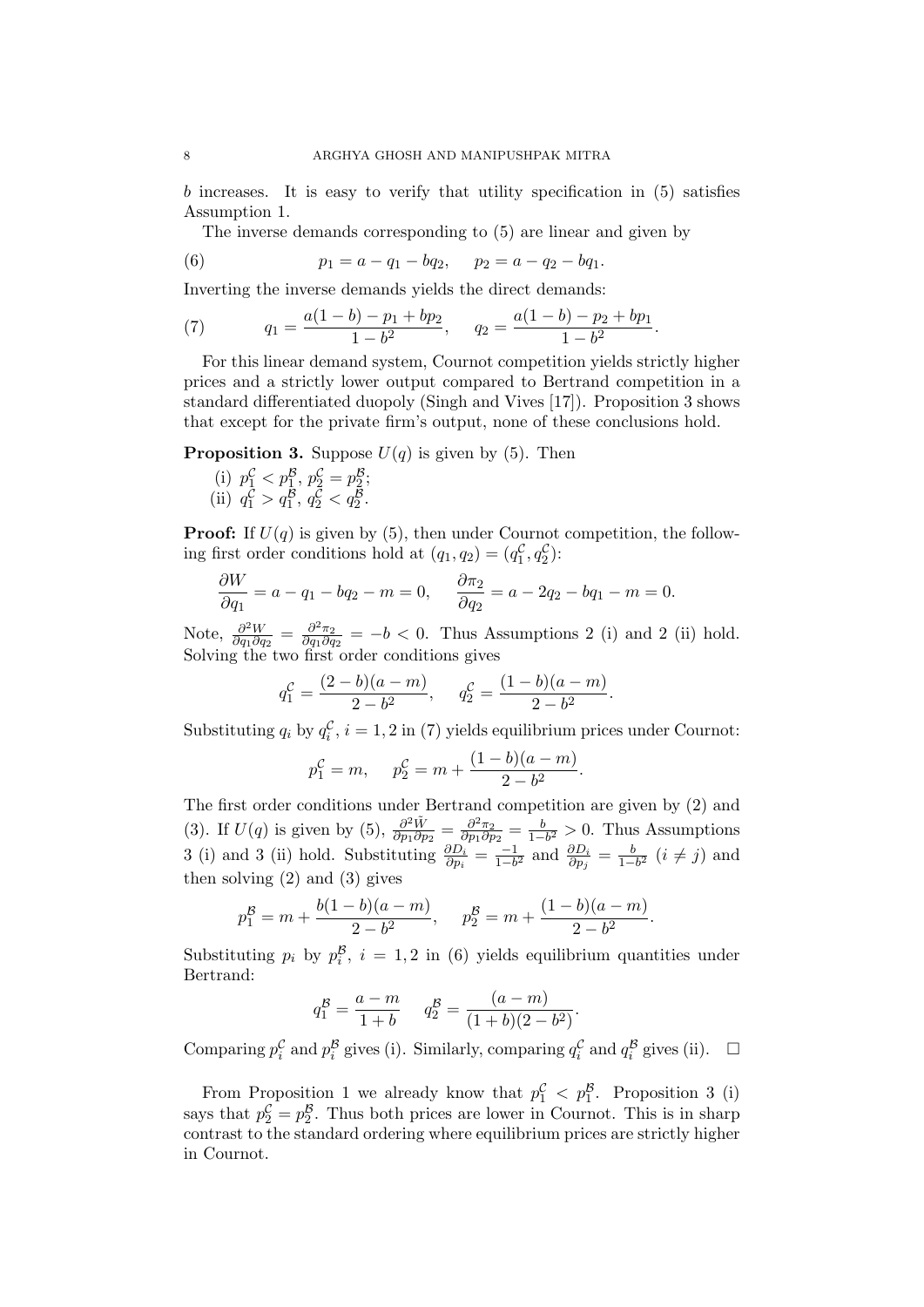Needless to say, the equality, that is,  $p_2^{\mathcal{C}} = p_2^{\mathcal{B}}$ , is unlikely to hold for an arbitrary number of firms.<sup>5</sup> Underlying the equality, however, are two opposing effects which are quite general. On the one hand, as in the standard setting, the perceived elasticity of demand of a firm is smaller under Cournot conjecture which raises  $p_2^{\mathcal{C}, 6}$  On the other hand, a lower  $p_1^{\mathcal{C}}$  (compared to  $p_1^{\mathcal{B}}$ ) in our framework creates a downward pressure on the private firm's price which lowers  $p_2^{\mathcal{C}}$ . When  $U(q)$  is given by (5) these two effects offset each other, which in turn yields  $p_2^{\mathcal{C}} = p_2^{\mathcal{B}}$ .

For  $n > 2$ , we find a wide range of parameter values for which  $p_2^{\mathcal{C}}$  <  $p_2^{\mathcal{B}}$ . Together with Proposition 1, this finding implies that for a range of parameter values, all prices, public as well as private, are strictly lower under Cournot. See Remark 2 for details.

**Remark 2.** Consider an *n*-firm oligopoly with  $n_1$  welfare-maximizing public firms and  $n_2 \equiv n - n_1$  private firms. Then generalize the utility function as follows:

(8) 
$$
U(q) = a \sum_{i=1}^{n} q_i - \frac{1}{2} \sum_{i=1}^{n} q_i^2 - b \sum_{i} \sum_{j
$$

where  $a > m$  and  $b \in (0, 1)$  and each firm  $i = 1, 2, ..., n$  produces exactly one variety. The equilibrium prices in Bertrand and Cournot exhibit withingroup symmetry as mentioned in Remark 1. Let  $p_1^{\mathcal{C}}(p_1^{\mathcal{B}})$  and  $p_2^{\mathcal{C}}(p_2^{\mathcal{B}})$  denote the equilibrium prices charged by a public firm and a private firm respectively in Cournot (Bertrand) competition. Similarly, let  $q_1^{\mathcal{C}}(q_1^{\mathcal{B}})$  and  $q_2^{\mathcal{C}}(q_2^{\mathcal{B}})$ denote the equilibrium quantities produced by the public and private firm respectively in Cournot (Bertrand). We find:

(a) 
$$
p_1^{\mathcal{C}} = m < p_1^{\mathcal{B}}, \text{sgn}[p_2^{\mathcal{C}} - p_2^{\mathcal{B}}] = \text{sgn}[(n_2 - 1)(b(n - 1) - (n_1 - 1))],^7
$$
  
(b)  $q_1^{\mathcal{C}} > q_1^{\mathcal{B}}, q_2^{\mathcal{C}} < q_2^{\mathcal{B}}.$ 

The output comparisons are the same as in Proposition 3 (ii). Regarding price comparison, note that we get  $p_2^{\mathcal{C}} = p_2^{\mathcal{B}}$  as in Proposition 3 (i), if  $n_2 = 1$ . If  $n_2 > 1$ ,  $p_2^{\mathcal{C}} < p_2^{\mathcal{B}}$  for  $b \in (0, \frac{n_1-1}{n-1})$ . This interval is non-empty for all  $n_1 > 1$ .

Equipped with findings from Proposition 3, we are now ready to compare between Bertrand and Cournot for consumer surplus, profits, and welfare. In a standard differentiated duopoly setting, Cournot competition yields higher profits, lower consumer surplus and lower welfare compared to Bertrand competition. Proposition 4 says that the results are completely opposite for consumer surplus and profits. Also note that the reversals (for consumer surplus as well as profits) hold irrespective of the extent of differentiation. However, as in the standard setting, welfare is lower in Cournot.

<sup>7</sup>For any  $x \in \Re$ .

$$
sgn[x] = \begin{cases} -1 & \text{if } x < 0\\ 0 & \text{if } x = 0\\ 1 & \text{if } x > 0. \end{cases}
$$

 ${}^{5}$ See the finding (a) in Remark 2 though, which implies that irrespective of the number of public firms, a private firm's price is the same in Cournot and Bertrand if there is only one private firm.

<sup>6</sup>See Proposition 6.1 in Vives [21] for a comparison of elasticities under Bertrand and Cournot.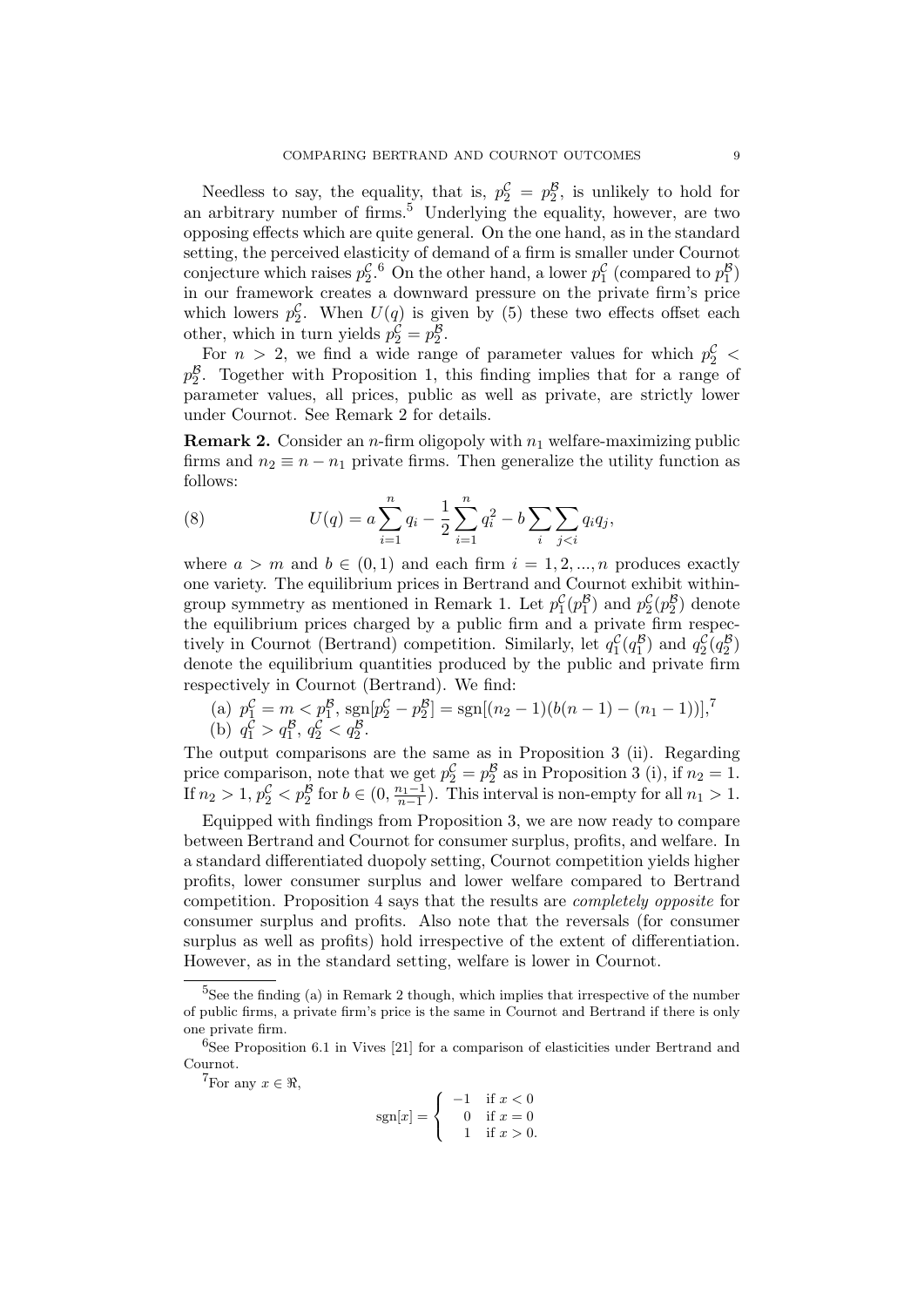**Proposition 4.** Suppose  $U(q)$  is given by (5). Then for all  $b \in (0,1)$  we have

(i)  $\pi_i^{\mathcal{C}} \leq \pi_i^{\mathcal{B}}, i = \{1, 2\},\$ (ii)  $CS^{\mathcal{C}} > CS^{\mathcal{B}}$ , (iii)  $W^{\mathcal{C}} < W^{\mathcal{B}}$ .

**Proof:** (i) Since  $p_1^{\mathcal{C}} = m$ ,  $\pi_1^{\mathcal{C}} = (p_1^{\mathcal{C}} - m)q_1^{\mathcal{C}} = 0$ . Also, since  $p_1^{\mathcal{B}} > m$  and  $q_1^{\mathcal{B}} > 0$ ,  $\pi_{1}^{\mathcal{B}} = (p_1^{\mathcal{B}} - m)q_1^{\mathcal{B}} > 0$ . Thus  $\pi_{1}^{\mathcal{C}} = 0 \leq \pi_1^{\mathcal{B}}$ . From Proposition 3, we have (a)  $p_2^{\mathcal{C}} - m = p_2^{\mathcal{B}} - m > 0$  and (b)  $q_2^{\mathcal{C}} < q_2^{\mathcal{B}}$ . Together, (a) and (b) imply  $\pi_2^{\mathcal{C}} \equiv (p_2^{\mathcal{C}} - m)q_2^{\mathcal{C}} < (p_2^{\mathcal{B}} - m)q_2^{\mathcal{B}} \equiv \pi_2^{\mathcal{B}}.$ (ii) Since  $p_2^{\mathcal{C}} = p_2^{\mathcal{B}}$ , we have  $CS^{\mathcal{B}} - CS^{\mathcal{C}} = -\int_{p_1^{\mathcal{C}}}^{p_1^{\mathcal{B}}} D_1(p_1, p_2^{\mathcal{B}}) dp_1$ . By Proposition 3 (i),  $p_1^{\mathcal{B}} > p_1^{\mathcal{C}}$ . Also,  $D_1(p_1, p_2^{\mathcal{B}}) > 0$  for all  $p_1 \in [p_1^{\mathcal{C}}, p_1^{\mathcal{B}}]$  since  $D_1(p_1^{\mathcal{B}}, p_2^{\mathcal{B}}) = q_1^{\mathcal{B}} > 0$  and  $\frac{\partial D_1(p_1, p_2^{\mathcal{B}})}{\partial p_1}$  $\frac{(\bar{p}_1, p_2^{\mathcal{B}})}{\partial p_1}$  < 0. Thus  $\int_{p_1^{\mathcal{C}}}^{p_1^{\mathcal{B}}} D_1(p_1, p_2^{\mathcal{B}}) dp_1 > 0$ and hence,  $CS^B - CS^C < 0$ .

(iii) By Proposition 3 (i),  $p_2^{\mathcal{C}} = p_2^{\mathcal{B}}$ . Then the claim follows from applying Proposition 2.

That profits could be lower under Cournot competition has also been shown in Häckner [11]. Crucial to Häckner's findings are the following features: the presence of strictly more than two firms and cost/quality asymmetry. None of these features are present in our framework. In our framework it is the presence of public firms that leads to the reversal of the profit and consumer surplus orderings (between Cournot and Bertrand competition).<sup>8</sup> These reversals also hold when the number of firms exceeds two for a range of  $b \in (0, 1)$ . The fact that welfare reversal does not occur under linear demand structure is surprising, since Cournot seems to be more competitive according to several other indicators of competition.<sup>9</sup> For example, all prices are lower in a Cournot duopoly (Proposition 3 (i)). Also, the aggregate output is higher under Cournot, i.e.,  $q_1^{\mathcal{C}} + q_2^{\mathcal{C}} > q_1^{\mathcal{B}} + q_2^{\mathcal{B}}.$ <sup>10</sup>

# 5. Bertrand versus Cournot in the Presence of Partial PRIVATIZATION

In our comparison between Bertrand and Cournot outcomes, we have so far assumed that firm 1 (i.e., the public firm) maximizes welfare. The assumption is not strictly necessary to obtain reversals. Our results go through when firm 1 is partially privatized. To capture partial privatization, we

 $8$ See López and Naylor [12] for reversal of profit ordering in a unionized oligopoly setting.

 $9$ Although there are parameterizations such that all prices, public as well as private, are lower under Cournot, welfare reversal does not occur under any of those parameterizations.

<sup>&</sup>lt;sup>10</sup>Concerning welfare ordering in Proposition 3 we find that if  $U(q)$  is given by (5),  $W(q) = s(q_1 + q_2) + d(q_1 - q_2)$ , where  $s(q_1 + q_2) = (a - m)(q_1 + q_2) - \frac{1}{2}(q_1 + q_2)^2$  and  $d(q_1 - q_2) = -\frac{(1-b)}{4}(q_1 - q_2)^2$ . Though  $s'(.) > 0$ ,  $d'(.) < 0$ . That is, while an increase in aggregate output increases welfare, an increase in output differences between the two firms decreases welfare (since both varieties enter symmetrically into the utility function). Compared to Bertrand,  $q_1 + q_2$  is higher in Cournot but  $q_1 - q_2$  is higher as well. It turns out that the latter effect dominates, preserving the standard welfare ordering.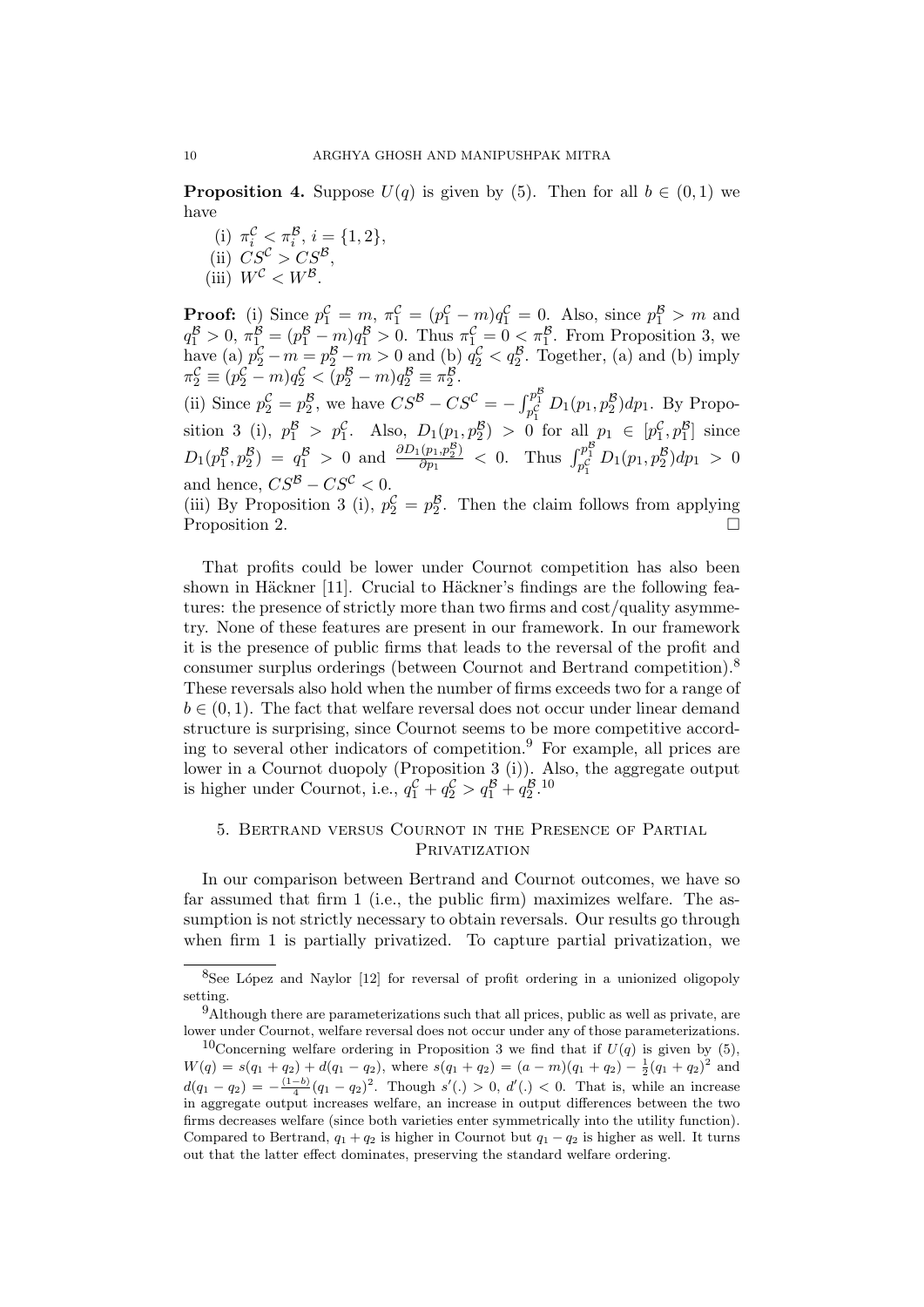modify firm 1's objective function as follows. Firm 1 maximizes  $R_1(q;\theta) \equiv$  $\theta \pi_1(q) + (1 - \theta)W(q)$  under Cournot and  $\tilde{R}_1(p, \theta) = \theta \tilde{\pi}_1(p) + (1 - \theta)\tilde{W}(p)$ under Bertrand where  $\theta \in [0,1]$  and  $\pi_1(q), W(q), \tilde{\pi}_1(p)$  and  $\tilde{W}(p)$  are as defined in the previous section.<sup>11</sup> For a welfare-maximizing public firm,  $\theta = 0$ . If  $\theta = 1$ , the public firm is fully privatized while if  $\theta \in (0, 1)$ , the public firm is partially privatized. It is easy to show that there exists  $\tilde{\theta} > 0$  such that Proposition 3 (i) and 3 (ii), that is,  $\pi_i^C < \pi_i^B$  for  $i = 1, 2$  and  $CS^C > CS^B$ , holds for  $\theta < \tilde{\theta}$ .

While the discussion above suggests that the reversal of Bertrand-Cournot ordering can occur in presence of partially privatized public firm, a limitation is that the degree of privatization, captured by the parameter  $\theta$ , is exogenous. Consequently, the comparison between Bertrand and Cournot implicitly assumes that the degree of privatization is the same under the two modes of competition. This is not satisfactory since the incentives for privatization are typically different for Bertrand and Cournot.

To endogenize the degree of privatization we now construct a stylized two-stage game, where a welfare-maximizing government chooses  $\theta \in [0, 1]$ in stage 1, after which firms 1 and 2 compete in the product market in stage 2.<sup>12</sup>

5.1. The Cournot game. We consider a two-stage game. In stage 1, the social planner chooses  $\theta \in [0, 1]$  to maximize welfare. Given a stage 1 choice of  $\theta \in [0, 1]$ , in stage 2, firm 1 chooses  $q_1$  to maximize  $R_1(q_1, q_2; \theta)$  and firm 2 chooses  $q_2$  to maximize  $\pi_2(q_1, q_2)$ .

For any given  $\theta \in [0, 1]$  let  $q^{\mathcal{C}}(\theta) = (q_1^{\mathcal{C}}(\theta), q_2^{\mathcal{C}}(\theta))$  denote output vector in stage 2 Cournot equilibrium. Then the following first order conditions must hold:

(9) 
$$
\frac{\partial R_1(q^{\mathcal{C}}(\theta); \theta)}{\partial q_1} = (p_1^{\mathcal{C}}(\theta) - c) + \theta q_1^{\mathcal{C}}(\theta) \frac{\partial P_1(q^{\mathcal{C}}(\theta))}{\partial q_1} = 0,
$$

(10) 
$$
\frac{\partial \pi_2(q^{\mathcal{C}}(\theta))}{\partial q_2} = (p_2^{\mathcal{C}}(\theta) - c) + q_2^{\mathcal{C}}(\theta) \frac{\partial P_2^{\mathcal{C}}(q^{\mathcal{C}}(\theta))}{\partial q_2} = 0,
$$

where  $p_i^{\mathcal{C}}(\theta) \equiv P_i(q^{\mathcal{C}}(\theta)), i = 1, 2$ . Lemma 1 records the effect of privatization on outputs for later reference.

**Lemma 1.** Suppose 
$$
q_i^{\mathcal{C}}(\theta) > 0
$$
,  $i = 1, 2$ . Then  $\frac{\partial q_1^{\mathcal{C}}(\theta)}{\partial \theta} < 0$  and  $\frac{\partial q_2^{\mathcal{C}}(\theta)}{\partial \theta} > 0$ .

When  $\theta = 0$ , the public firm's price equals marginal cost and hence the public firm earns zero profits. As  $\theta$  increases, that is, as the weight attached to profits increases, the public firm finds it optimal to cut back production which raises its price above marginal cost. Lemma 1 says that indeed starting from any  $\theta = \theta_0$ , the public firm's output declines as  $\theta$  increases. Since

<sup>11</sup>Similar formulations exist in the mixed oligopoly literature. See, for example, Matsumura [13] and Fershtman [10].

<sup>&</sup>lt;sup>12</sup>Using the parameter  $\theta$  to capture the degree of privatization is simplistic. Nevertheless, this is in line with the mixed oligopoly literature, where also, the importance of the profit motive of the public firm is used to capture the degree of privatization.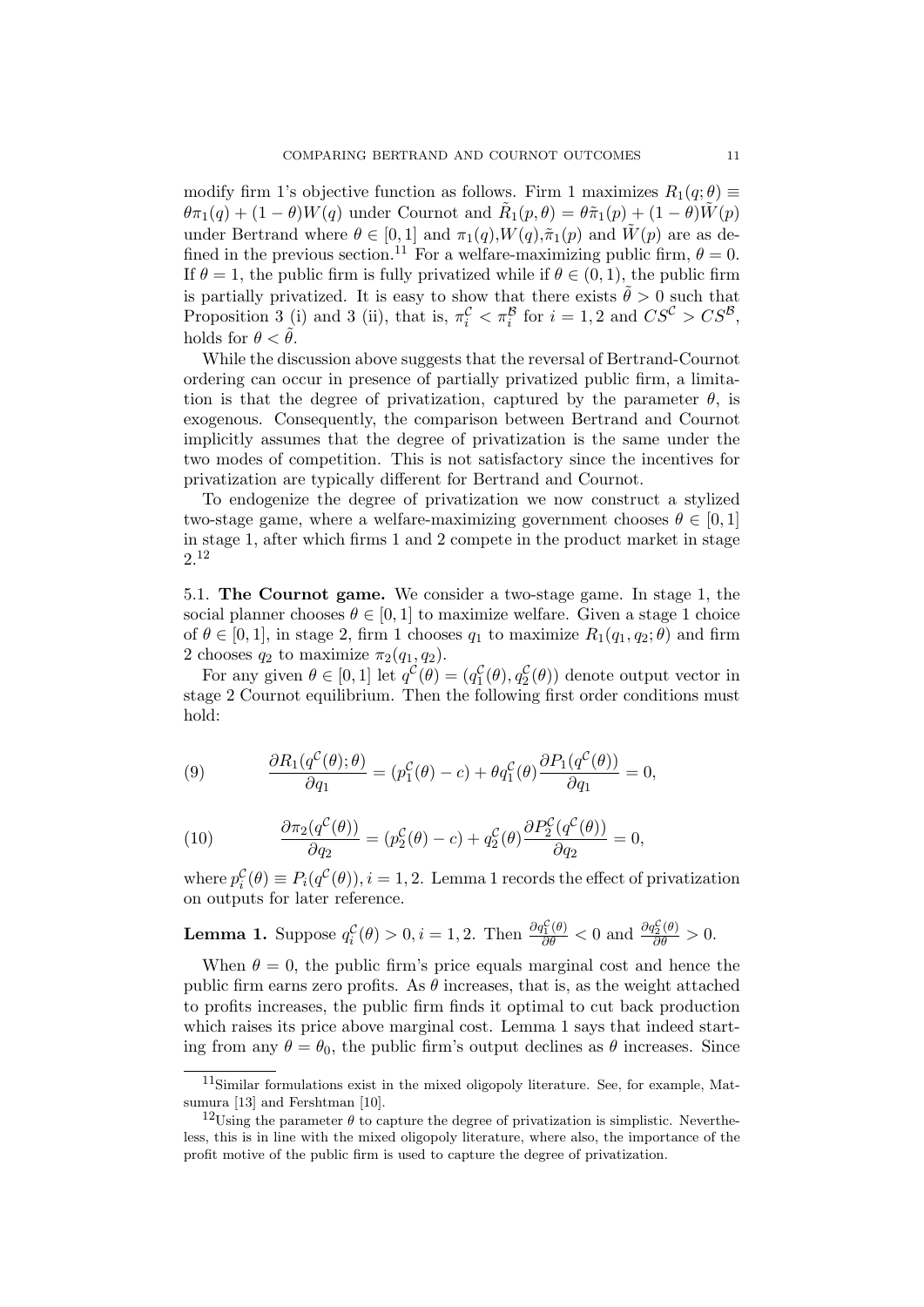outputs are strategic substitutes, the private firm's output increases with an increase in  $\theta$ .

Now consider the stage 1 choice of  $\theta$  by a welfare maximizing government. Define  $W^{\mathcal{C}}(\theta) = W(q^{\mathcal{C}}(\theta))$ . Using Lemma 1 it is straightforward to establish the following:

**Proposition 5.** Suppose  $\theta^{\mathcal{C}}$  maximizes  $W^{\mathcal{C}}(\theta)$ . Then  $\theta^{\mathcal{C}} > 0$ .

**Proof:** Since  $W(q)$  is continuous in q and  $q^{\mathcal{C}}(\theta)$  is continuous in  $\theta$ ,  $W^{\mathcal{C}}(\theta)$  is continuous in  $\theta$  over the compact interval  $\theta \in [0, 1]$ . Therefore, there exists  $\theta^{\mathcal{C}} \in [0,1]$  such that  $W^{\mathcal{C}}(\theta)$  attains its maximum at  $\theta = \theta^{\mathcal{C}}$ . Differentiating  $W^{\mathcal{C}}(\theta)$  with respect to  $\theta$  yields:

(11) 
$$
\frac{dW^{\mathcal{C}}(\theta)}{d\theta} = (p_1^{\mathcal{C}}(\theta) - m) \left( \frac{\partial q_1^{\mathcal{C}}(\theta)}{\partial \theta} \right) + (p_2^{\mathcal{C}}(\theta) - m) \left( \frac{\partial q_2^{\mathcal{C}}(\theta)}{\partial \theta} \right).
$$

We have  $p_1^{\mathcal{C}}(0) - m = 0$ ,  $p_2^{\mathcal{C}}(0) - m > 0$  and by Lemma 1,  $\frac{\partial q_2^{\mathcal{C}}(0)}{\partial \theta} > 0$ . Then it follows from (11) that  $\frac{dW^C(0)}{d\theta} > 0$ , which in turn implies  $\theta^C > 0$ .

The intuition for Proposition 5 is simple. Consider an infinitesimally small increase in  $\theta$  from  $\theta = 0$ . As the weight on its own profits increases, the public firm lowers its output,  $q_1$ , while the rival firm raises its output,  $q_2$ . The welfare loss from a reduction in  $q_1$  is second order since  $p_1^{\mathcal{C}}(0) - m = 0$ while the welfare gain from an increase in  $q_2$  is first order since  $p_2^{\mathcal{C}}(0) - m > 0$ . This implies that there always exists a certain degree of privatization, which improves welfare when the second stage game is Cournot.

Note that although government maximizes welfare, it instructs the public firm to maximize something different: a weighted sum of its profits and welfare. This idea is familiar from the strategic delegation literature where managers are given incentives (by owners) to maximize a weighted sum of profits and sales even though the owners only care about profits (see, for example, Vickers [19], Fershtman and Judd [9], and Sklivas [18]). By assigning a strictly positive weight to sales in managers' incentive contracts, the profit-maximizing owner credibly commits to a higher output which in turn raises profits. Similarly, by assigning a strictly positive weight to profits in the public firm's objective function, the welfare-maximizing government credibly commits to a lower output (to be produced by the public firm) which in our framework raises welfare by partially correcting the underproduction by the private firm.

In homogenous products Cournot duopoly, Fershtman [10] and Matsumura [13] also found that partial privatization can improve welfare. However, for partial privatization to be strictly welfare improving in their setting, either the public firm has to be relatively inefficient or marginal cost has to be strictly increasing in output. None of these are necessary in a differentiated products duopoly setup like ours. Product differentiation alone, no matter how small, is sufficient to generate welfare-improving partial privatization under Cournot competition.

5.2. The Bertrand game. In stage 1, the government chooses  $\theta \in [0, 1]$  to maximize  $\tilde{W}(p)$ . In stage 2, firm 1 chooses  $p_1$  to maximize  $\tilde{R}_1(p_1, p_2; \theta) \equiv$  $\theta \tilde{\pi}_1(p) + (1 - \theta) \tilde{W}(p)$  and firm 2 chooses  $p_2$  to maximize  $\tilde{\pi}_2(p_1, p_2)$ .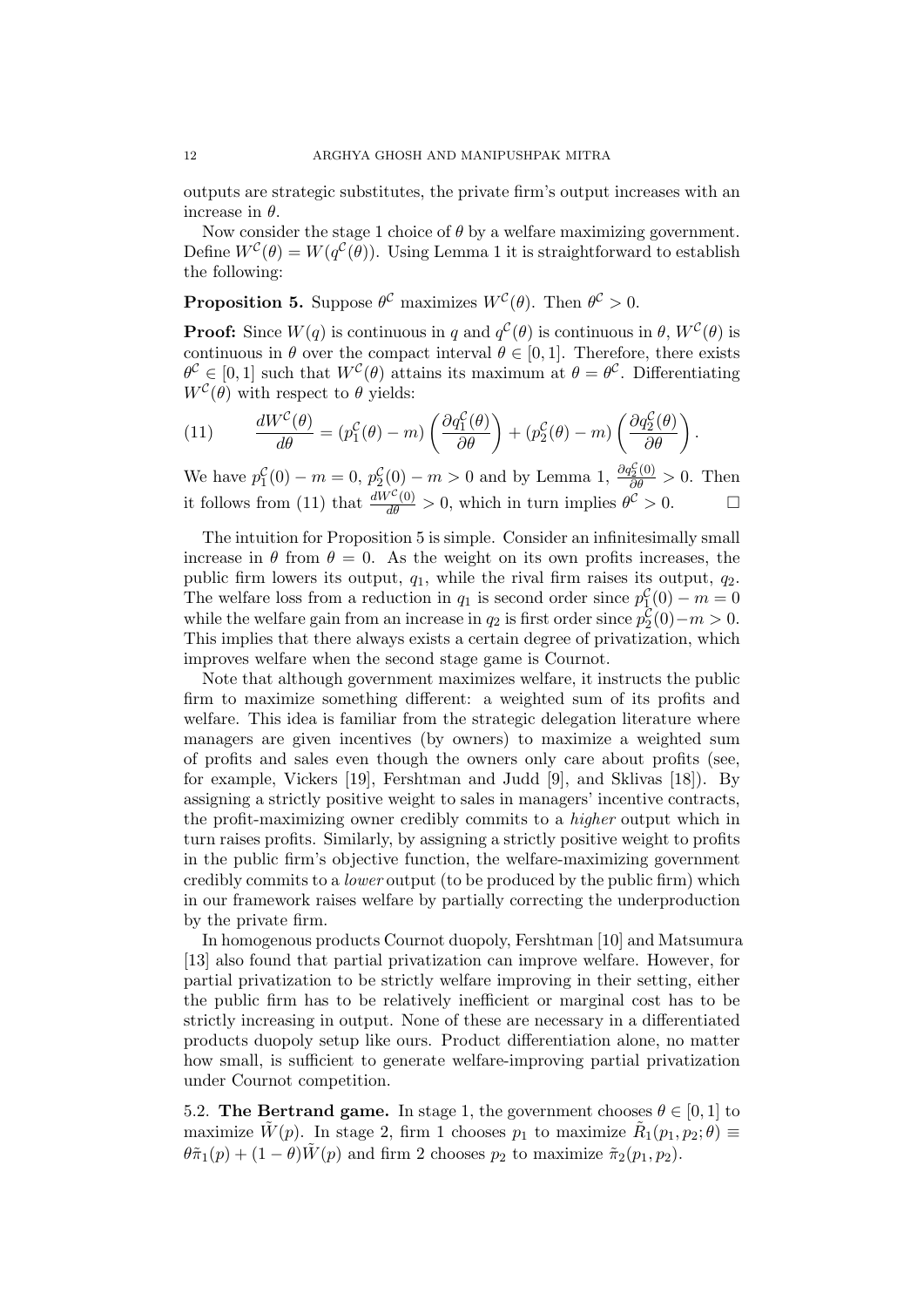For any given  $\theta \in [0, 1]$  let  $p^{\mathcal{B}}(\theta) = (p_1^{\mathcal{B}}(\theta), p_2^{\mathcal{B}}(\theta))$  denote the price vector in a stage 2 Bertrand equilibrium. Then the following first order conditions must hold:

(12)  
\n
$$
\frac{\partial \tilde{R}_1(p^B(\theta); \theta)}{\partial p_1} = (p_1^B(\theta) - m) \frac{\partial D_1(p^B(\theta))}{\partial p_1} + \theta q_1^B(\theta) + (1 - \theta)(p_2^B(\theta) - m) \frac{\partial D_2(p^B(\theta))}{\partial p_1} = 0,
$$
\n(13)  
\n
$$
\frac{\partial \tilde{\pi}_2(p^B(\theta))}{\partial p_2} = (p_2^B(\theta) - m) \frac{\partial D_2(p^B(\theta))}{\partial p_2} + q_2^B(\theta) = 0,
$$

where  $q_i^{\mathcal{B}}(\theta) \equiv D_i(p^{\mathcal{B}}(\theta)), i = 1, 2.$ 

Consider an infinitesimally small increase in  $\theta$  from  $\theta = 0$ . Recall that in the Cournot game, introduction of this profit motive induced the public firm to reduce output. Similarly, here, suppose the profit motive induces the public firm to raise its price,  $p_1$ . Then private firm's price,  $p_2$ , increases as well since prices are strategic complements (Assumption 3). Given  $p_i^{\mathcal{B}}(0) > m$ for both  $i = 1, 2$ , a further increase in prices triggered by partial privatization reduces welfare in Bertrand competition. While this conclusion seems natural and holds under linear demand, note that we started with the supposition that the introduction of the profit motive induces the public firm to raise its price,  $p_1$ , above  $p_1^{\mathcal{B}}(0)$ . Assumptions 1 - 3 do not guarantee that. A sufficient condition for the supposition to hold is that the public firm produces more than the private firm in absence of privatization. Lemma 2 and Proposition 6 summarize our discussion.

**Lemma 2.** Suppose  $q_i^{\mathcal{B}}(0) > 0$  and furthermore  $q_1^{\mathcal{B}}(0) > q_2^{\mathcal{B}}$ <br> $\frac{\partial p_i^{\mathcal{B}}(0)}{\partial \theta} > 0$ ,  $i = 1, 2$ . Then

Proof: See Appendix.

**Proposition 6.** Define  $W^B(\theta) = \tilde{W}(p^B(\theta)) = W(q^B(\theta))$ . Now, suppose  $q_i^{\mathcal{B}}(0) > 0$ . Then  $\frac{dW^{\mathcal{B}}(0)}{d\theta} < 0$  if  $q_1^{\mathcal{B}}(0) > q_2^{\mathcal{B}}(0)$ .

**Proof:** Differentiating  $\tilde{W}(p^B(\theta))$  with respect to  $\theta$  and evaluating at  $\theta = 0$ gives

(14) 
$$
\frac{d\tilde{W}(p^B(0))}{d\theta} = \frac{\partial \tilde{W}(p^B(0))}{\partial p_1} \frac{\partial p_1^B(0)}{\partial \theta} + \frac{\partial \tilde{W}(p^B(0))}{\partial p_2} \frac{\partial p_2^B(0)}{\partial \theta},
$$

From first order conditions we get  $\frac{\partial \tilde{W}(p^B(0))}{\partial m}$  $\frac{(p^B(0))}{\partial p_1} = 0$ . Also, if  $q_1^B(0) > q_2^B(0)$ ,  $\frac{\partial p_2^B(0)}{\partial \theta} > 0$  (Lemma 2). Hence it suffices to show that  $\frac{\partial \tilde{W}(p^B(0))}{\partial p_2}$  $\frac{(p^{\infty}(0))}{\partial p_2} < 0$ . We have

(15) 
$$
\frac{\partial \tilde{W}(p^{\mathcal{B}}(0))}{\partial p_2} = (p_1^{\mathcal{B}}(0) - m) \frac{\partial D_1(p^{\mathcal{B}}(0))}{\partial p_2} + (p_2^{\mathcal{B}}(0) - m) \frac{\partial D_2(p^{\mathcal{B}}(0))}{\partial p_2}.
$$

From  $\frac{\partial \tilde{W}(p^{\mathcal{B}}(0))}{\partial p_i}$  $\frac{(p^B(0))}{\partial p_1} = (p_1^B(0) - m) \frac{\partial D_1(p^B(0))}{\partial p_1}$  $\frac{(p^B(0))}{\partial p_1} + (p_2^B(0) - m) \frac{\partial D_2(p^B(0))}{\partial p_1}$  $\frac{\partial P^{\circ}(0)}{\partial p_1} = 0$ , we get  $(p_1^{\mathcal{B}}(0) - m) = -\frac{(p_2^{\mathcal{B}}(0) - m) \frac{\partial D_2(p^{\mathcal{B}}(0))}{\partial p_1}}{\partial D_1(p^{\mathcal{B}}(0))}$  $\frac{\partial p_1}{\partial p_1(p^{\mathcal{B}}(0))}$ . Substituting this in (15), using (1) and then simplifying further gives  $\frac{\partial \tilde{W}(p^B(0))}{\partial p_0}$  $\frac{(p^B(0))}{\partial p_2} = \frac{p_2^B(0)-m}{U_{22}(q^B(0))}$ . Since  $p_2^B(0)-m > 0$ and  $U_{22} < 0$ , it follows that  $\frac{\partial \tilde{W}(p^B(0))}{\partial p_2}$  $\frac{(p^B(0))}{\partial p_2} < 0.$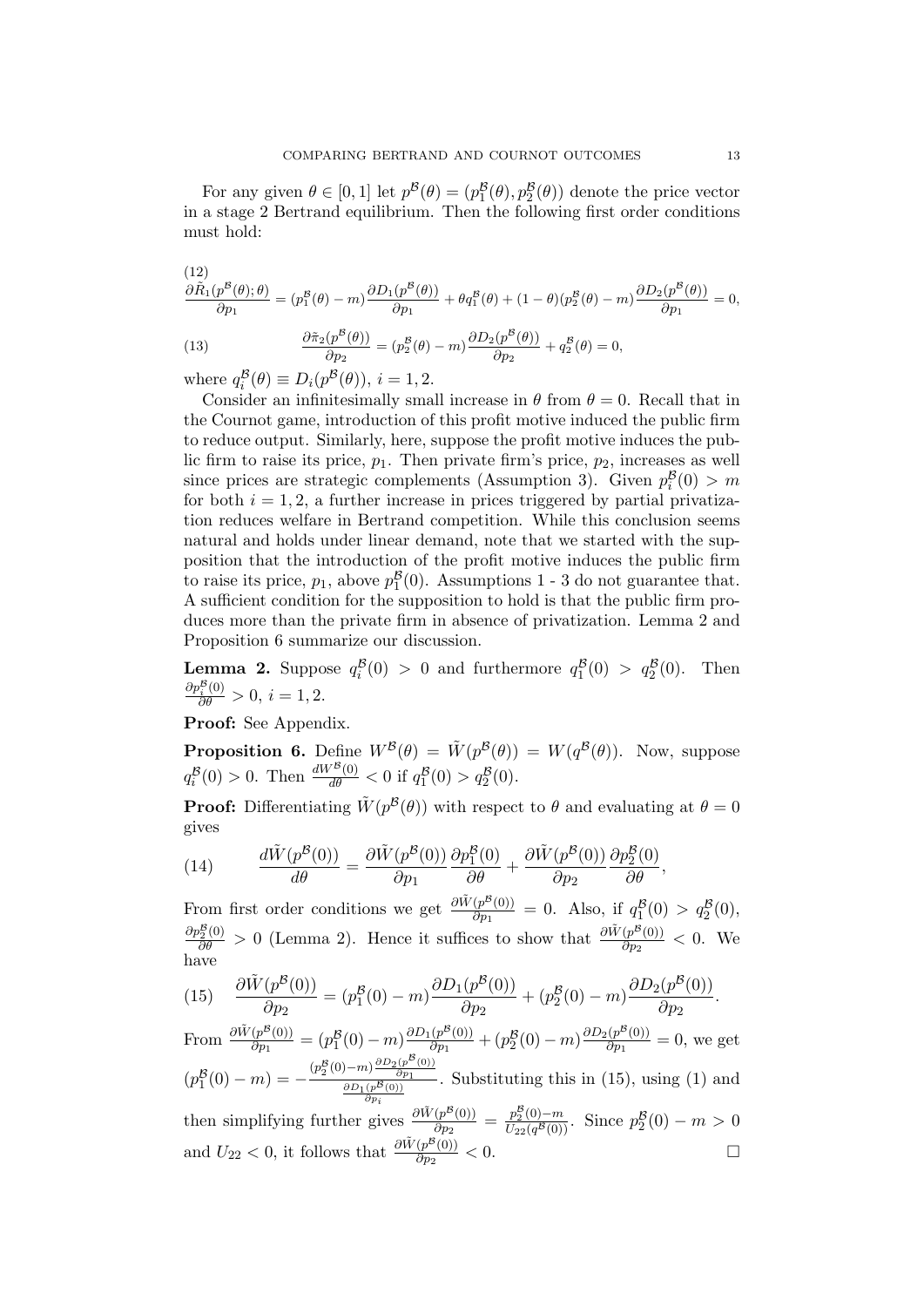Proposition 6 says that small increments in  $\theta$  from  $\theta = 0$  reduce welfare under Bertrand competition. What about large increments? For a linear demand system we find that they are not welfare improving either. Using CES preferences, Anderson et al. [2] have shown that full privatization, that is, a change from  $\theta = 0$  to  $\theta = 1$ , reduces welfare in Bertrand competition. Using the standard quadratic utility specification, Proposition 7 shows that not only full privatization, but no extent of privatization can improve welfare in Bertrand competition.

5.3. Linear demand: Before stating our finding more formally, let us define  $\theta^{\mathcal{B}}$  to be the value of  $\theta \in [0,1]$  that maximizes  $\tilde{W}^{\mathcal{B}}(\theta)$ . Recall  $\theta^{\mathcal{C}}$ denotes the optimal degree of privatization under Cournot. Proposition 7 below compares  $\theta^{\mathcal{B}}$  and  $\theta^{\mathcal{C}}$  for linear demand.

**Proposition 7.** Suppose  $U(q)$  is given by (5). Then  $\theta^{\mathcal{C}} \in (0,1)$  while  $\theta^{\mathcal{B}}=0.$ 

## Proof: See Appendix.

Finally we turn to the comparison between Bertrand and Cournot outcomes in this two-stage game with an endogenous degree of privatization. Define  $\pi_i^{\mathcal{C}}(\theta) \equiv \pi_i(q^{\mathcal{C}}(\theta)), \pi_i^{\mathcal{B}}(\theta) \equiv \tilde{\pi}_i(p^{\mathcal{B}}(\theta)) \equiv \pi_i(q^{\mathcal{B}}(\theta)), CS^{\mathcal{C}}(\theta) \equiv CS(q^{\mathcal{C}}(\theta))$ and  $CS^{\mathcal{B}}(\theta) \equiv CS(q^{\mathcal{B}}(\theta))$ . As in Proposition 4, we find a reversal of standard Bertrand-Cournot ordering for consumer surplus and profits under a range of parameterizations. Welfare, as in section 4, remains higher under Bertrand.

**Proposition 8.** Suppose  $U(q)$  is given by (5). Then

\n- (i) 
$$
\theta^{\mathcal{C}} = \frac{b(1-b)}{(4-3b)} > 0, \theta^{\mathcal{B}} = 0;
$$
\n- (ii)  $\pi_2^{\mathcal{C}}(\theta^{\mathcal{C}}) < \pi_2^{\mathcal{B}}(\theta^{\mathcal{B}});$
\n- (iii)  $\pi_1^{\mathcal{C}}(\theta^{\mathcal{C}}) < \pi_1^{\mathcal{B}}(\theta^{\mathcal{B}})$  and  $CS^{\mathcal{C}}(\theta^{\mathcal{C}}) > CS^{\mathcal{B}}(\theta^{\mathcal{B}})$  if  $b \in (0, 0.84)$ , and finally (iv)  $W^{\mathcal{C}}(\theta^{\mathcal{C}}) < W^{\mathcal{B}}(\theta^{\mathcal{B}}).$
\n

Proof: See Appendix.

#### 6. Summary and Concluding Remarks

Comparing Bertrand and Cournot equilibrium outcomes in a differentiated duopoly with a welfare-maximizing public firm, we have shown that the standard Bertrand-Cournot rankings could be reversed for prices, consumer surplus, and profits. The reversals also hold under a richer setting with a partially privatized public firm, where the extent of privatization is endogenously determined by a welfare-maximizing government. Partial privatization can have different welfare implications for Bertrand and Cournot competition. In particular, partial privatization (to a certain extent) always improves welfare under Cournot competition but not necessarily so under Bertrand competition.

Note that some of our results are obtained using linear demand structure and constant marginal cost. Clearly, whether these results hold for other demand structures or other cost specifications requires further investigation. However, if the public firm maximizes welfare, the possibility of reversals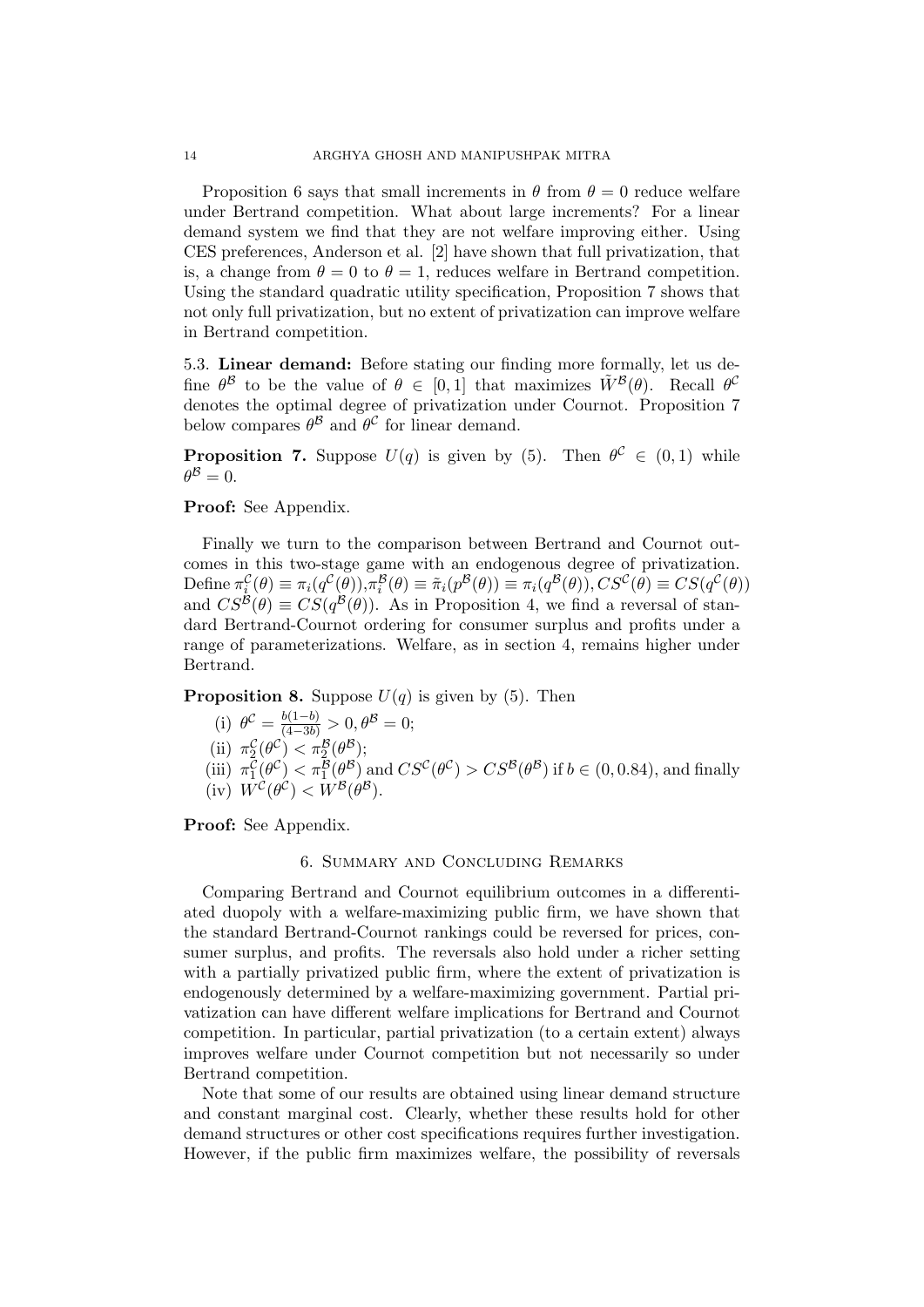remain since the underlying reason (for these reversals) — public firm's lower price under Cournot — holds irrespective of the demand or cost specification.

Throughout the analysis we have assumed that the two goods are imperfect substitutes as this is the predominant case considered in the literature. Instead, if the two goods are complements, then reversals are unlikely since the public firm's price is lower (at least weakly) in Bertrand than in Cournot competition. As in Proposition 1, the public firm's price equals marginal cost under Cournot competition. On the other hand, under Bertrand, the public firm's price is either equal or strictly less than marginal cost. To see this, consider an infinitesimally small decline in the public firm's price from marginal cost. This increases the public firm's output and since two goods are complements, the private firm's output increases as well. As there is an underproduction of the private good, the increase in the private firm's output generates a first order welfare gain. Therefore, a welfare-maximizing public firm will set its price strictly lower than marginal cost if it is allowed to make losses, and equal to marginal cost otherwise.

#### 7. Appendix

**Proof of Lemma 1:** Totally differentiating (9) and (10) with respect to  $\theta$  and then solving for  $\frac{\partial q_1^{\mathcal{C}}(\theta)}{\partial \theta}$  and  $\frac{\partial q_2^{\mathcal{C}}(\theta)}{\partial \theta}$  we get

(16) 
$$
\frac{\partial q_1^{\mathcal{C}}(\theta)}{\partial \theta} = \frac{-q_1^{\mathcal{C}}(\theta) \left( \frac{\partial P_1(q^{\mathcal{C}}(\theta))}{\partial q_1} \right) \left( \frac{\partial^2 \pi_2(q^{\mathcal{C}}(\theta))}{\partial q_2^2} \right)}{\Delta}
$$

(17) 
$$
\frac{\partial q_2^{\mathcal{C}}(\theta)}{\partial \theta} = \frac{q_1^{\mathcal{C}}(\theta) \left( \frac{\partial P_1(q^{\mathcal{C}}(\theta))}{\partial q_1} \right) \left( \frac{\partial^2 \pi_2(q^{\mathcal{C}}(\theta))}{\partial q_2 \partial q_1} \right)}{\Delta}.
$$

The following second order conditions must hold:  $\frac{\partial^2 \pi_2(q^C(\theta))}{\partial q_2^2} < 0$ , and  $\Delta = \left(\frac{\partial^2 R_1(q^C(\theta), \theta)}{\partial q_1^2}\right)$  $\bigg)\bigg(\frac{\partial^2 \pi_2(q^\mathcal{C}(\theta))}{\partial q_2^2}$  −  $\int \frac{\partial^2 R_1(q^{\mathcal{C}}(\theta);\theta)}$  $\frac{\partial_{1}(q^{\mathcal{C}}(\theta);\theta)}{\partial q_{2}\partial q_{1}}\bigg)\left(\frac{\partial^{2}\pi_{2}(q^{\mathcal{C}}(\theta))}{\partial q_{2}\partial q_{1}}\right)$  $\frac{\pi_2(q^{\mathcal{C}}(\theta))}{\partial q_2 \partial q_1}$  > 0. Then the result follows from noting that  $q_1^{\mathcal{C}}(\theta) > 0$ ,  $\partial P_1(q^{\mathcal{C}}(\theta))$  $\frac{(q^{\mathcal{C}}(\theta))}{\partial q_1}$  < 0 and  $\frac{\partial^2 \pi_2(q^{\mathcal{C}}(\theta))}{\partial q_1 \partial q_2}$  $\frac{\pi_2(q^{\mathcal{C}}(\theta))}{\partial q_1 \partial q_2}$  < 0 (Assumption 2 (ii)).

,

,

**Proof of Lemma 2:** Totally differentiating conditions (12) and (13) with respect to  $\theta$ and then solving for  $\frac{\partial p_i^{\mathcal{B}}(\theta)}{\partial \theta}$ , we get

(18) 
$$
\frac{\partial p_1^{\mathcal{B}}(\theta)}{\partial \theta} = \frac{\left[ (p_2^{\mathcal{B}}(\theta) - m) \frac{\partial D_2(p^{\mathcal{B}}(\theta))}{\partial p_1} - q_1^{\mathcal{B}}(\theta) \right] \left( \frac{\partial^2 \tilde{\pi}_2(p^{\mathcal{B}}(\theta))}{\partial p_2^2} \right)}{\tilde{\Delta}}
$$

(19) 
$$
\frac{\partial p_2^{\mathcal{B}}(\theta)}{\partial \theta} = \frac{-\left[ (p_2^{\mathcal{B}}(\theta) - m) \frac{\partial D_2(p^{\mathcal{B}}(\theta))}{\partial p_1} - q_1^{\mathcal{B}}(\theta) \right] \left( \frac{\partial^2 \tilde{\pi}_2(p^{\mathcal{B}}(\theta))}{\partial p_2 \partial p_1} \right)}{\tilde{\Delta}}
$$

where 
$$
\tilde{\Delta} = \left(\frac{\partial^2 \tilde{R}_1(p^B(\theta);\theta)}{\partial p_1^2}\right) \left(\frac{\partial^2 \tilde{\pi}_2(p^B(\theta))}{\partial p_2^2}\right) - \left(\frac{\partial^2 \tilde{R}_1(p^B(\theta);\theta)}{\partial p_2 \partial p_1}\right) \left(\frac{\partial^2 \tilde{\pi}_2(p^B(\theta))}{\partial p_2 \partial p_1}\right).
$$
 Substituting 
$$
p_2^B(\theta) - m = \frac{q_2^B(\theta)}{\left(-\frac{\partial D_2^B(\theta)}{\partial p_2}\right)} \text{ (from (13)) and } \frac{\partial D_i(p^B(\theta))}{\partial p_j} = \frac{U_{ij}(q^B(\theta))U_{22}(q^B(\theta)) - U_{12}(q^B(\theta))U_{21}(q^B(\theta))}{U_{11}(q^B(\theta))U_{22}(q^B(\theta)) - U_{12}(q^B(\theta))U_{21}(q^B(\theta))}
$$

in (19) and then evaluating at  $\theta = 0$  we get

(20) 
$$
\frac{\partial p_1^B(0)}{\partial \theta} = \frac{q_2^B(0) \left( \frac{q_1^B(0)}{q_2^B(0)} - \frac{U_{12}(q^B(0))}{U_{22}(q^B(0))} \right) \left( -\frac{\partial^2 \tilde{\pi}_2(p^B(0))}{\partial p_2^2} \right)}{\tilde{\Delta}}
$$

(21) 
$$
\frac{\partial p_2^{\mathcal{B}}(0)}{\partial \theta} = \frac{q_2^{\mathcal{B}}(0) \left( \frac{q_1^{\mathcal{B}}(0)}{q_2^{\mathcal{B}}(0)} - \frac{U_{12}(q^{\mathcal{B}}(0))}{U_{22}(q^{\mathcal{B}}(0))} \right) \left( \frac{\partial^2 \tilde{\pi}_2(p^{\mathcal{B}}(0))}{\partial p_2 \partial p_1} \right)}{\tilde{\Delta}}.
$$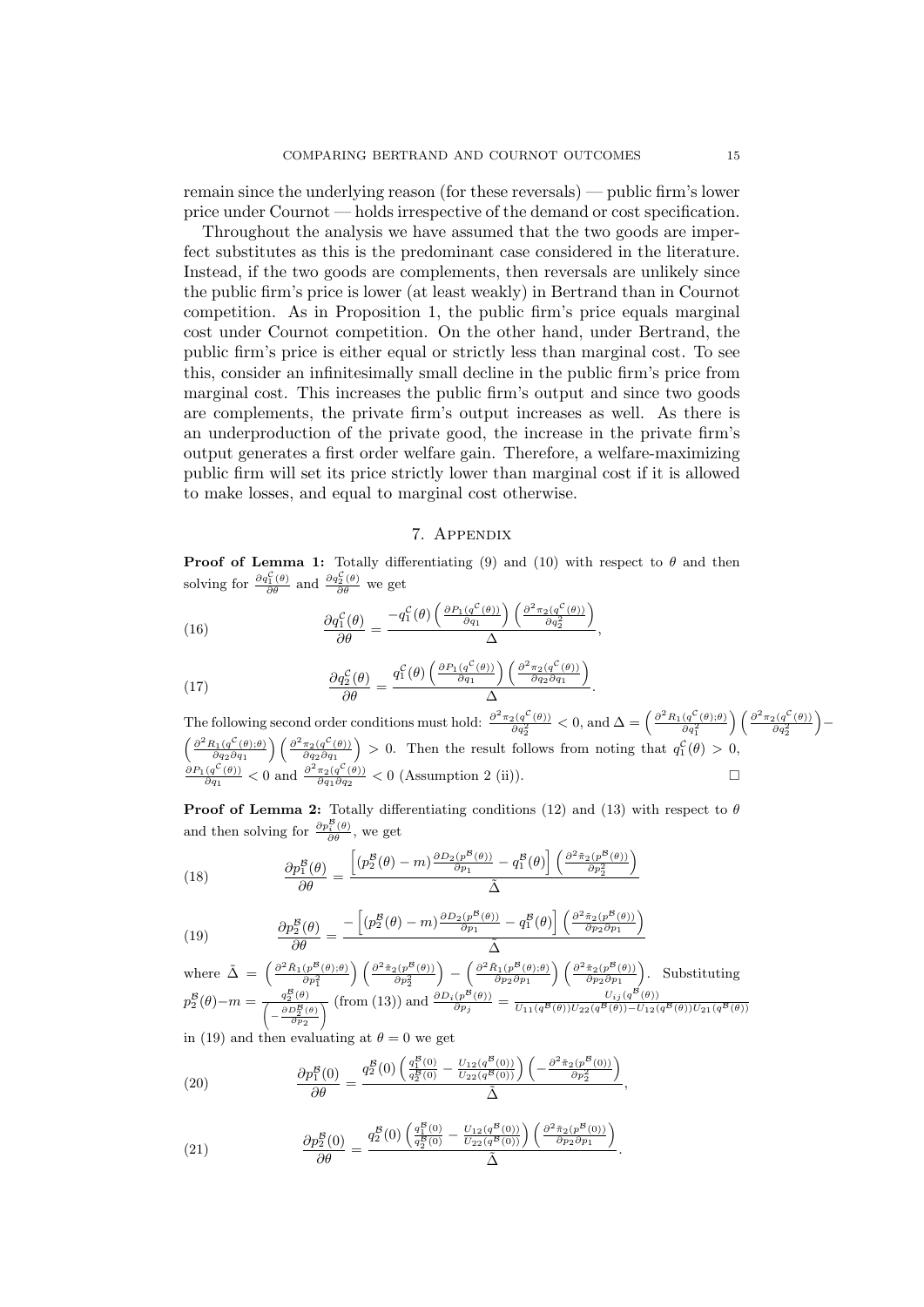Note  $q_2^{\mathcal{B}}(0) > 0$ . By Assumption 3 (ii),  $\frac{\partial^2 \tilde{\pi}_2(p^{\mathcal{B}}(0))}{\partial p_2 \partial p_1}$  $\frac{\pi_2(p^-(0))}{\partial p_2 \partial p_1} > 0$ . By Assumption 1 (v),  $\frac{U_{12}(q^{B}(0))}{U_{22}(q^{B}(0))}$  < 1. Since second-order conditions are satisfied at  $p = p^{B}(\theta)$ ,  $\tilde{\Delta} > 0$  and  $-\frac{\partial^2 \tilde{\pi}_2(p^{\mathcal{B}}(0))}{\partial p_2^2} > 0$ . Now, if  $\frac{q_1^{\mathcal{B}}(0)}{q_2^{\mathcal{B}}(0)} > 1$  we have  $\frac{q_1^{\mathcal{B}}(0)}{q_2^{\mathcal{B}}(0)} - \frac{U_{12}(q^{\mathcal{B}}(0))}{U_{22}(q^{\mathcal{B}}(0))} > 0$ . Thus all expressions in the right-hand side of (20) and (21) are strictly positive which in turn implies  $\frac{\partial p_i^B(0)}{\partial \theta} > 0, i = 1, 2.$ 

**Proof of Proposition 7:** Routine calculations show that, if  $U(q)$  is given by (5), then for any given  $\theta \in [0, 1]$ , stage 2 Cournot equilibrium quantities are:

$$
q_1^{\mathcal{C}}(\theta) = \frac{(2-b)(a-m)}{(2+2\theta-b^2)}, q_2^{\mathcal{C}}(\theta) = \frac{(1+\theta-b)(a-m)}{(2+2\theta-b^2)}.
$$

Using  $W^{\mathcal{C}}(\theta) = W(q^{\mathcal{C}}(\theta)) = U(q_1^{\mathcal{C}}(\theta), q_2^{\mathcal{C}}(\theta)) - m(q_1^{\mathcal{C}}(\theta) + q_2^{\mathcal{C}}(\theta))$  we get  $(\theta) = \frac{[(7 - 6b - 2b^2 + 2b^3) + \theta(14 - 10b) + 3\theta^2](a - m)^2}{2(9 + 3a^2 + 3b^2)}$ 

(22) 
$$
W^{C}(\theta) = \frac{[(1 - 6\theta - 2\theta + 2\theta)] + \theta(14 - 10\theta) + 3\theta}{2(2 + 2\theta - \theta^{2})^{2}}
$$

Existence of  $\theta^{\mathcal{C}}$  follows from continuity of  $W^{\mathcal{C}}(\theta)$  in  $\theta$  over the compact interval [0, 1]. Proposition 5 gives  $\theta^{\mathcal{C}} > 0$ . Since  $\frac{dW^{\mathcal{C}}(1)}{d\theta} = -\frac{(a-m)^2}{(2+b)^3}$  $\frac{(a-m)^2}{(2+b)^3} < 0, \ \theta^{\mathcal{C}} < 1.$  Thus  $\theta^{\mathcal{C}} \in (0,1)$ .

.

The Bertrand equilibrium prices, given any stage 1 choice of  $\theta$ , are:

$$
p_1^{\mathcal{B}}(\theta) = m + \frac{(1-b)(2\theta+b)(a-m)}{(2+2\theta-b^2)}, \quad p_2^{\mathcal{B}}(\theta) = m + \frac{(1-b)(1+\theta+b\theta)(a-m)}{(2+2\theta-b^2)}.
$$

Then using  $q_i^{\mathcal{B}}(\theta) = D_i(p^{\mathcal{B}}(\theta))$  and  $W^{\mathcal{B}}(\theta) \equiv W^{\mathcal{B}}(q^{\mathcal{B}}(\theta)) = U(q_1^{\mathcal{B}}(\theta), q_2^{\mathcal{B}}(\theta)) - m(q_1^{\mathcal{B}}(\theta) + q_2^{\mathcal{B}}(\theta))$  $q_2^{\mathcal{B}}(\theta)$  we get

$$
q_1^{\mathcal{B}}(\theta) = \frac{(2+b\theta - b^2(1-\theta)(a-m))}{(1+b)(2+2\theta - b^2)}, \quad q_2^{\mathcal{B}}(\theta) = \frac{(1+\theta + b\theta)(a-m)}{(1+b)(2+2\theta - b^2)},
$$

and

(23) 
$$
W^{B}(\theta) = \frac{f(\theta)(a-m)^{2}}{2(1+b)(2+2\theta-b^{2})^{2}},
$$

where  $f(\theta) = 7 + b - 7b^2 - b^3 + 2b^4 + \theta(14 - 4b^2 - 2b^4) + \theta^2(3 + 7b + b^2 - 3b^3)$ . Existence of  $\theta^{\beta}$  follows from continuity of  $W^{\beta}(\theta)$  in  $\theta$  over the compact interval [0,1]. Observe that  $q_i^{\mathcal{B}}(0) > 0$ , for  $i = 1, 2$  and  $q_1^{\mathcal{B}}(0) = \frac{a-m}{1+b} > \frac{a-m}{(1+b)(2-b^2)} = q_2^{\mathcal{B}}(0)$ . Then applying Proposition 6 we get  $\frac{dW^B(0)}{d\theta} < 0$ . Indeed  $\frac{dW^B(\theta)}{d\theta} = -\frac{(2+b)(1-b)^2(b(1+b)+\theta(4+3b))(a-m)^2}{(2+2\theta-b^2)^3}$  $\frac{b(1+b)+b(4+3b))(a-m)^{2}}{(2+2\theta-b^2)^3} < 0$ for all  $\theta \in [0, 1]$ , which implies  $\theta^{\mathcal{B}} = 0$ .  $\beta = 0$ .

**Proof of Proposition 8:** i) Differentiating (22) gives  $\frac{dW^C(\theta)}{d\theta} = -\frac{(2-b)(b(1-b)-\theta(4-3b))(a-m)^2}{(2+2\theta-b^2)^3}$  $(2+2\theta-b^2)^3$ which equals zero at  $\theta = \frac{b(1-b)}{(4-3b)}$ . Since  $\frac{d^2W^C(\theta)}{d\theta^2} = -\frac{(2-b)(4+4b+3b^3-10b^2)(a-m)^2}{(2+2\theta-b^2)^4}$  $\frac{(2+2\theta-b^2)^4}{(2+2\theta-b^2)^4}$  < 0 at  $\theta = \frac{b(1-b)}{(4-3b)}$ , and  $\theta^{\mathcal{C}} \in (0,1)$  by Proposition 5, it follows that  $W^{\mathcal{C}}(\theta)$  attains its maximum at  $\theta = \frac{b(1-b)}{(4-3b)}$ . Thus  $\theta^{\mathcal{C}} = \frac{b(1-b)}{(4-3b)}$ . By Proposition 7,  $\theta^{\mathcal{B}} = 0$ .

(ii) Using the values of  $q_i^{\mathcal{C}}(\theta), i = 1, 2$  from the proof of Proposition 6 we find that  $\pi_1^{\mathcal{C}}(\theta^{\mathcal{C}})$  $b(1-b)(4-3b)(a-m)^2$  $\frac{\left((4-3b)(a-m)^2}{(4-3b^2)^2}, \ \pi_2^{\mathcal{C}}(\theta^{\mathcal{C}}) = \frac{4(1-b)^2(a-m)^2}{(4-3b^2)^2}$  $\frac{(-b)^2(a-m)^2}{(4-3b^2)^2}$ ,  $CS^{\mathcal{C}}(\theta^{\mathcal{C}}) = \frac{(5-4b)(a-m)^2}{2(4-3b^2)}$  $\frac{(-4b)(a-m)^2}{2(4-3b^2)}$  and  $W^{\mathcal{C}}(\theta^{\mathcal{C}})$  =  $(7-6b)(a-m)^2$  $\frac{-6b( a-m)^2}{2(4-3b^2)}$ .

Since  $\theta^{\mathcal{B}} = 0$ ,  $p_i^{\mathcal{B}}(\theta^{\mathcal{B}})$  and  $q_i^{\mathcal{B}}(\theta^{\mathcal{B}})$ ,  $i = 1, 2$  are same as in the proof of Lemma 1. Using those values we get  $\pi_1^{\mathcal{B}}(\theta^{\mathcal{B}}) = \frac{b(1-b)(a-m)^2}{(1+b)(2-b^2)}$  $\frac{(1-b)(a-m)^2}{(1+b)(2-b^2)}$ , π<sup>B</sup><sub>2</sub>(θ<sup>B</sup>) =  $\frac{(1-b)(a-m)^2}{(1+b)(2-b^2)^2}$  $\frac{(1-b)(a-m)^2}{(1+b)(2-b^2)^2}$ ,  $CS^B(\theta^B)$  =  $(5-b-3b^2+b^3)(a-m)^2$  $\frac{(a-m)^2}{(a^2)^2}$  and  $W^{\mathcal{B}}(\theta^{\mathcal{B}}) = \frac{(7+b-7b^2-b^3+2b^4)(a-m)^2}{2(1+b)(2-b^2)^2}$  $\frac{(-1)(a-m)^2}{(a^2)^2}$ .

 $2(1+b)(2-b^2)^2$  and  $W = 2(1+b)(2-b^2)^2$ <br>Now we turn to the comparison between Bertrand and Cournot outcomes. Observe that  $\pi_2^{\mathcal{C}}(\theta^{\mathcal{C}}) - \pi_2^{\mathcal{B}}(\theta^{\mathcal{B}}) = -\frac{(1-b)b^2[1+(1-b^2)(7-4b^2)](a-m)^2}{(1+b)(2-b^2)^2(4-3b^2)^2}$  $\frac{b^2[1+(1-b^2)(7-4b^2)](a-m)^2}{(1+b)(2-b^2)^2(4-3b^2)^2}$  < 0 for all  $b \in (0,1)$ . Moreover,  $\pi_1^{\mathcal{C}}(\theta^{\mathcal{C}}) - \pi_1^{\mathcal{B}}(\theta^{\mathcal{B}}) = -\frac{b(1-b)[8-2b-14b^2+b^3+6b^4](a-m)^2}{(1+b)(2-b^2)(4-3b^2)^2}$  $\frac{(3-2b-14b^2+b^2+6b^2)(a-m)^2}{(1+b)(2-b^2)(4-3b^2)^2}$  which is strictly negative for  $b \in (0, 0.84)$ . We have  $CS^{\mathcal{C}}(\theta^{\mathcal{C}}) - CS^{\mathcal{B}}(\theta^{\mathcal{B}}) = \frac{b(1-b)(8-b-12b^2+4b^4)(a-m)^2}{2(1+b)(2-b^2)^2(A-3b^2)}$  $\frac{2(1+b)(2-b-12b^2+4b^2)(a-m)^2}{2(1+b)(2-b^2)^2(4-3b^2)}$ , which is strictly positive for  $b \in (0,0.9)$ . Thus for all  $b \in (0,0.84)$  we have  $\pi_1^{\mathcal{C}}(\theta^{\mathcal{C}}) < \pi_1^{\mathcal{B}}(\theta^{\mathcal{B}})$  and  $CS^{\mathcal{C}}(\theta^{\mathcal{C}}) > CS^{\mathcal{B}}(\theta^{\mathcal{B}}).$